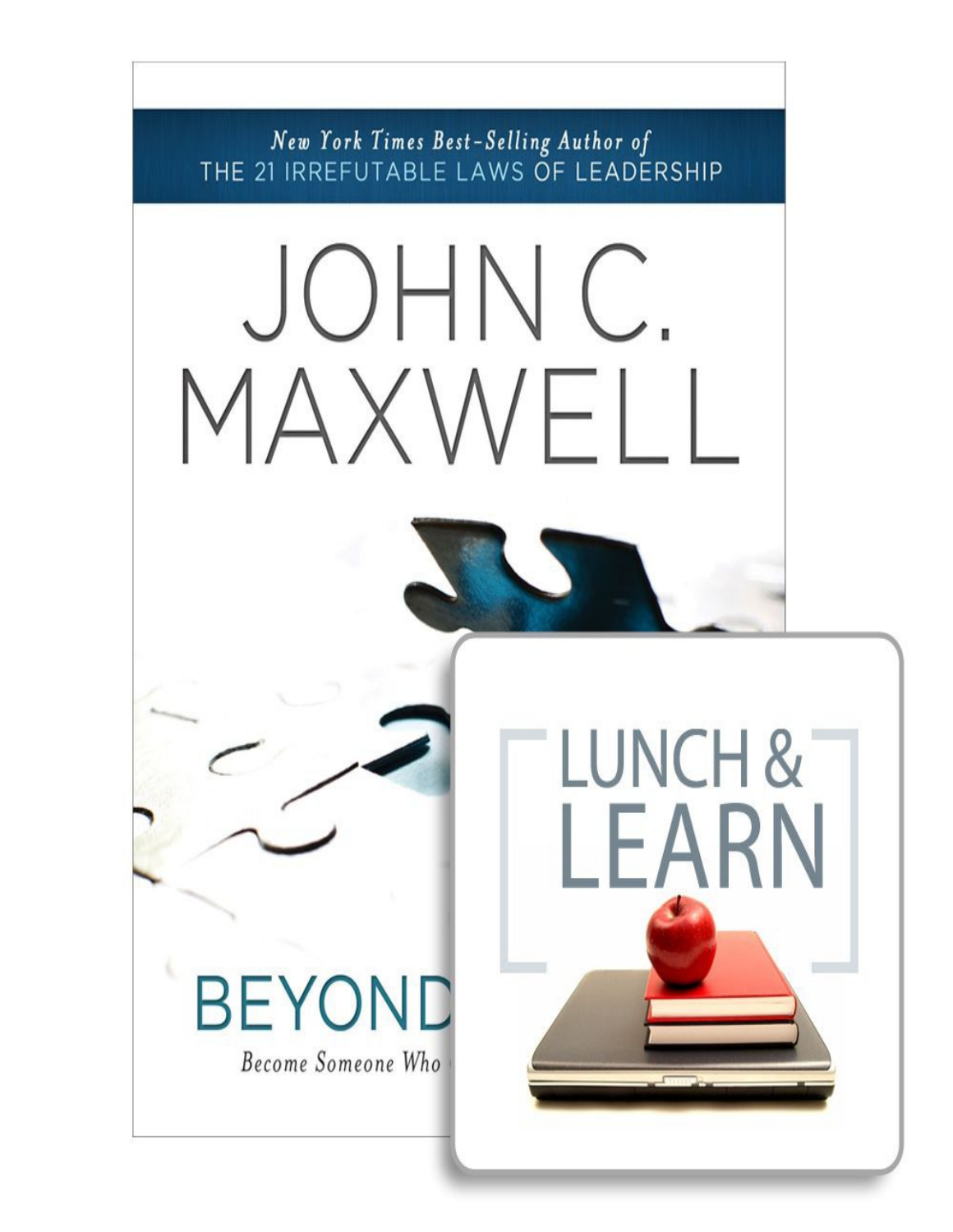# *Beyond Talent*

## Lunch & Learn Facilitator Guide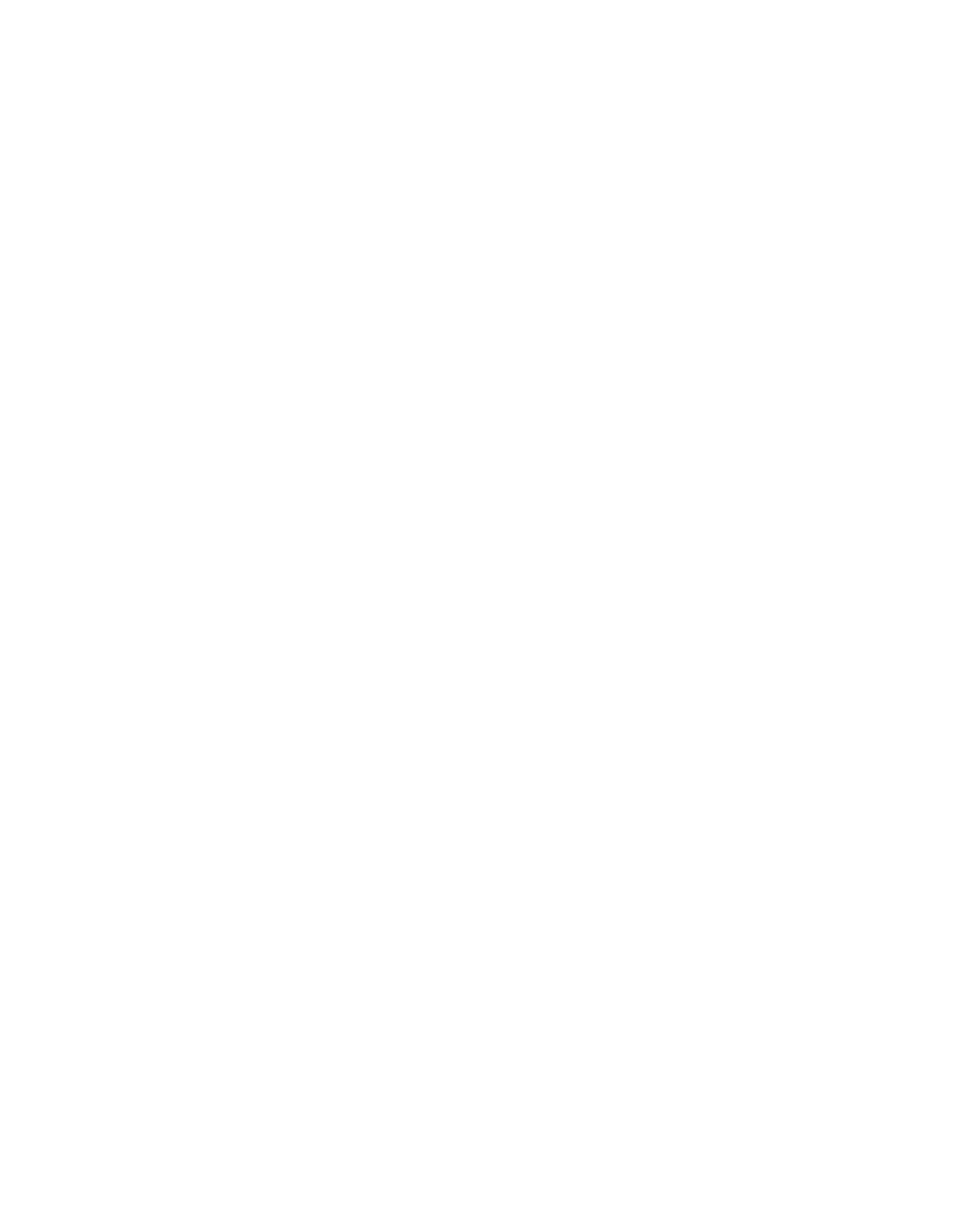## *Beyond Talent* **Lunch & Learn Facilitator Guide**

### **Contents**

How to Use This Resource 4 Chapter 1 – Introduction to Beyond Talent 8 Chapter 2 – Passion Energizes Your Talent 9 Chapter 3 – Initiative Activates Your Talent 10 Chapter 4 – Focus Directs Your Talent 11 Chapter 5 – Preparation Positions Your Talent 12 Chapter 6 – Practice Sharpens Your Talent 13 Chapter 7 – Perseverance Sustains Your Talent 14 Chapter 8 – Courage Tests Your Talent 15 Chapter 9 – Teachability Expands Your Talent 16 Chapter 10 – Character Protects Your Talent 17 Chapter 11 – Relationships Influence Your Talent 18 Chapter 12 – Responsibility Strengthens Your Talent 19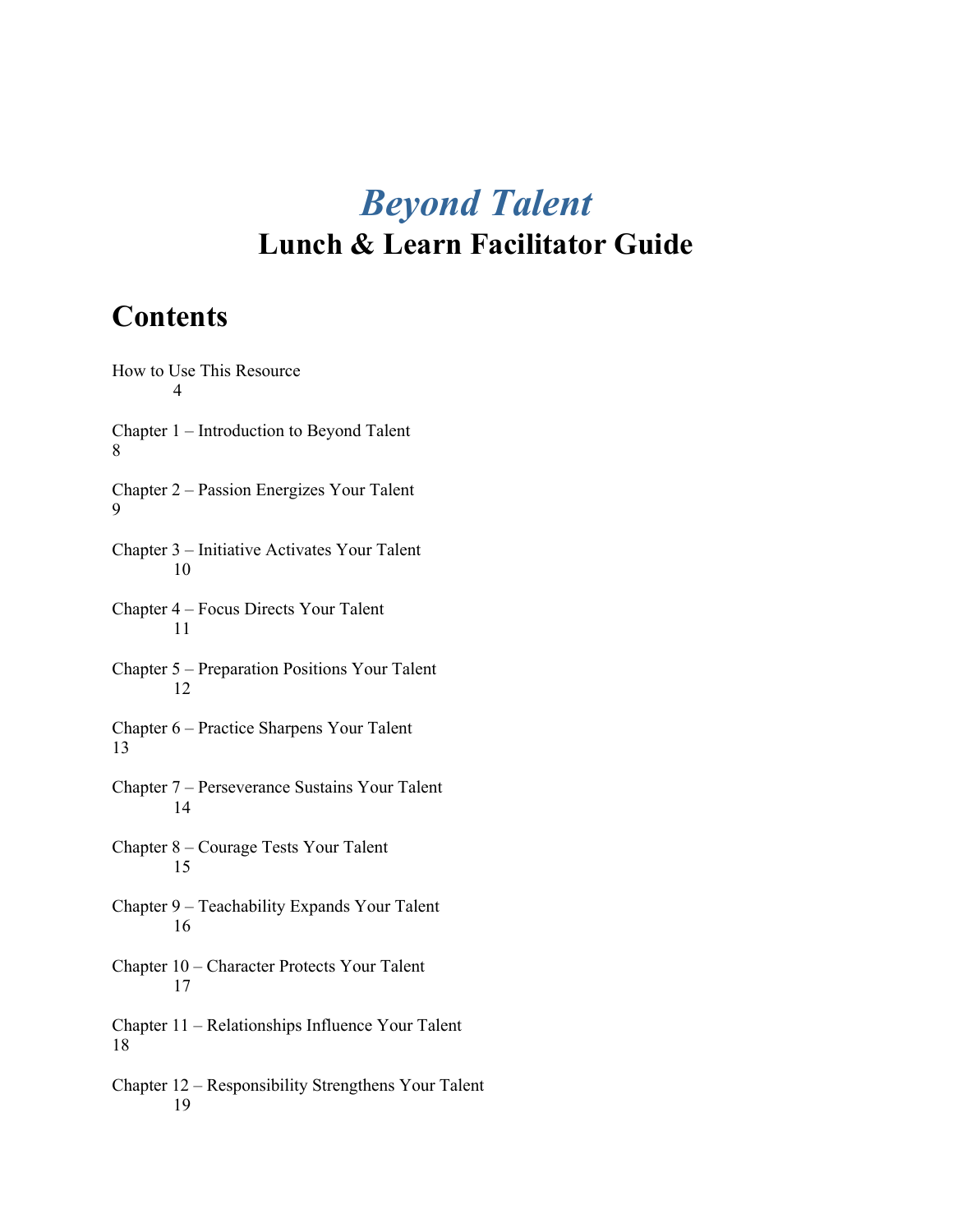Chapter 13 – Teamwork Multiplies Your Talent 20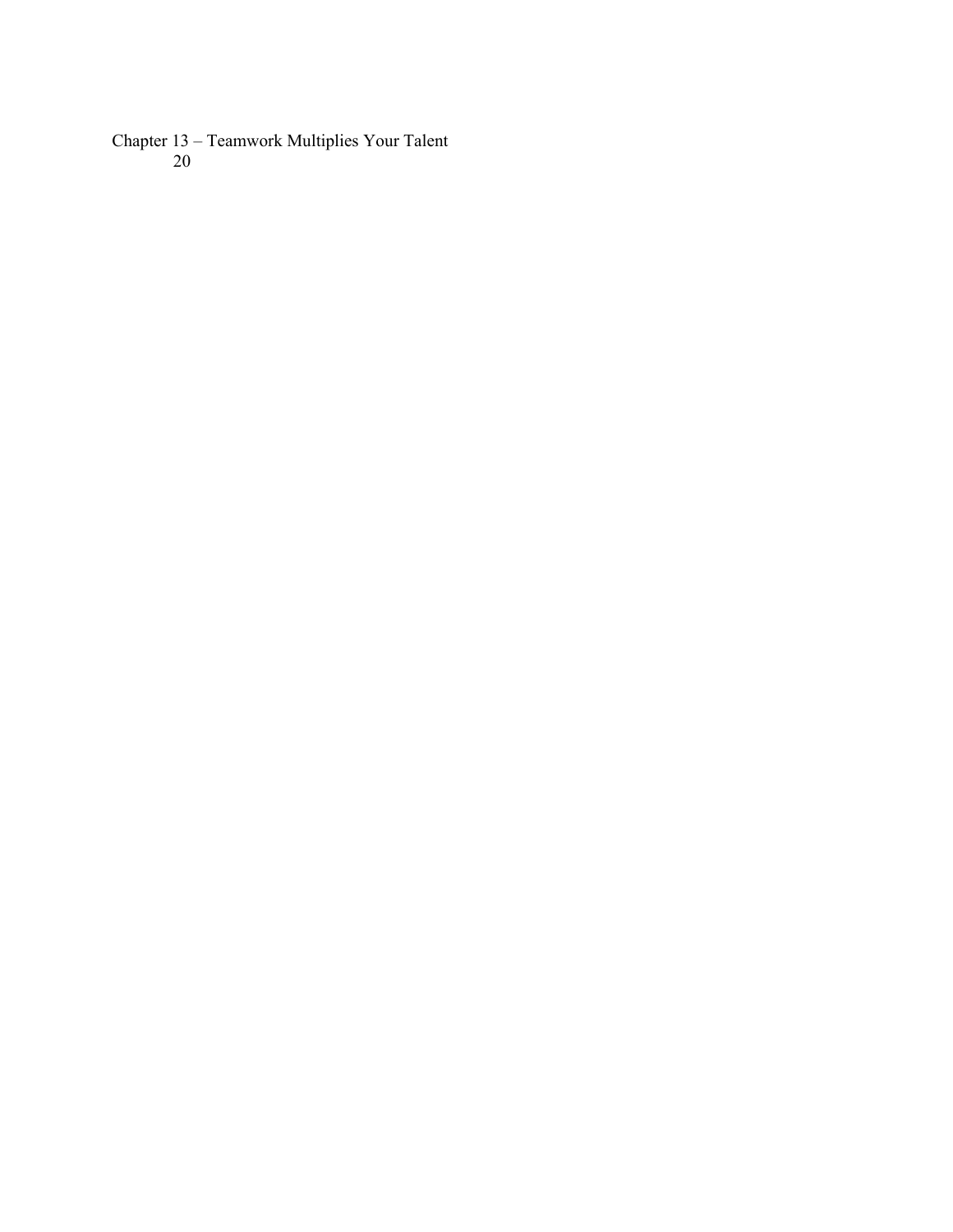### **How to Use this Resource**

### **Purpose**

Thank you for your desire to guide people in their personal leadership growth. As a facilitator of a weekly Lunch & Learn group, you will find great satisfaction in walking with others as you grow together. John Maxwell asserts that "personal and organizational effectiveness is proportionate to the strength of leadership." In order to become better leaders, each of us must personally grow as leaders and, as a result, we help others to follow suit.

This Facilitator Guide is designed to help you steer the process, encourage discussion, and model effective leadership to your group. Whether you are new to facilitation or have extensive experience, it is important that you take time to read through this guide before beginning your weekly Lunch & Learn group.

There are two benefits from reading through this facilitator guide. First, you will see that a lot of the preparation has been done for you, and it will challenge you to think of other creative ways to facilitate the group. Second, if you decide to let others facilitate, which is strongly recommended, they can read the guide themselves to prepare for upcoming Lunch & Learn sessions.

Ultimately, Lunch & Learn groups are a great method for encouraging personal development and getting to know people in a setting you would not normally experience together.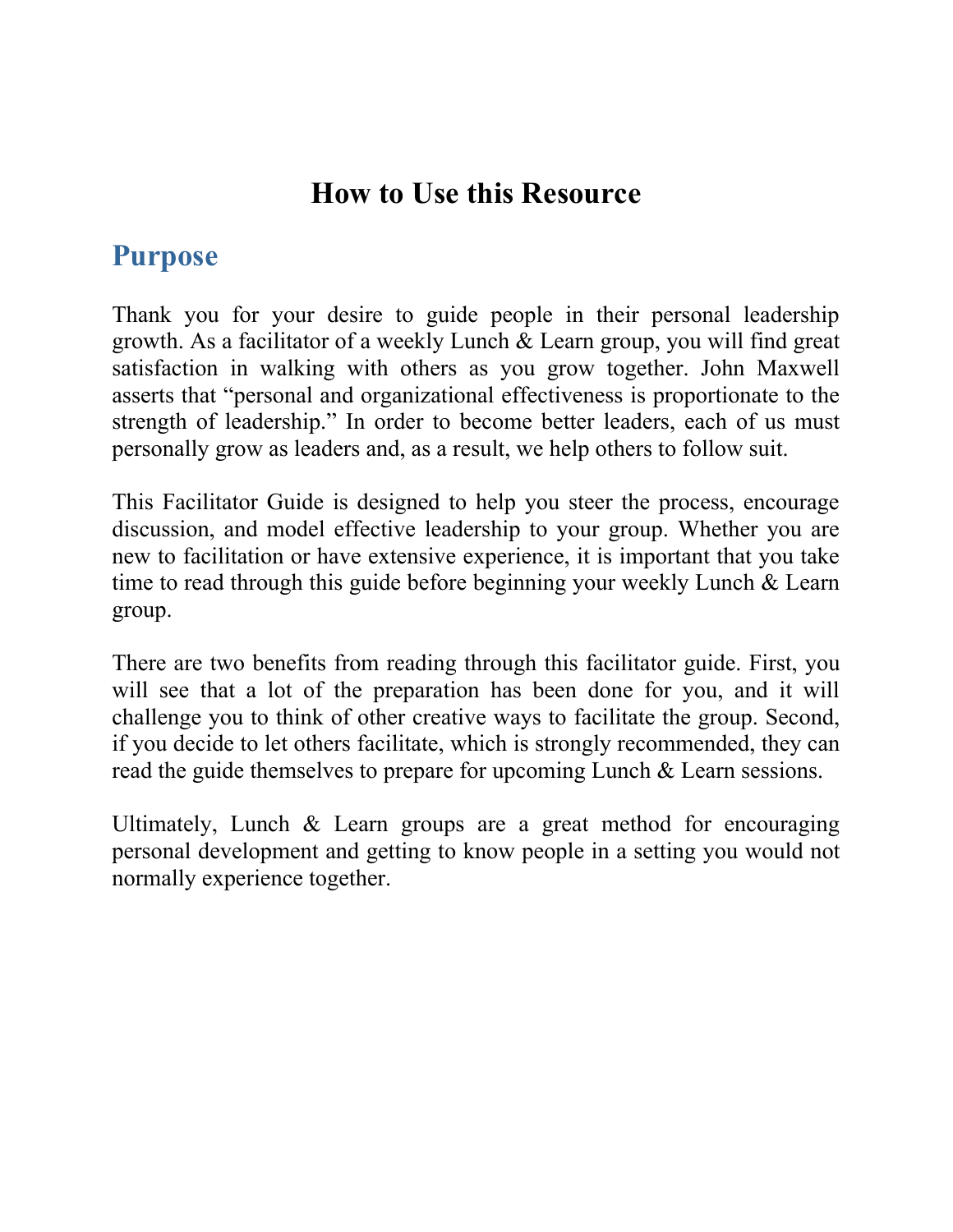### **Creating an Environment with Values, Goals, and Expectations**

When you start your Lunch & Learn group, it is important that you create an environment built with values, goals, and expectations. People need to know what they are committing to, and they want to feel like they can contribute to the formation of the group. This will create a sense of ownership. As you begin to meet, it's your responsibility as facilitator to outline expectations and form some of the framework for the group. From there, allow other members to make their contributions as well. Here are some of the core values, goals, and expectations you can include in your initial meeting before diving into the content.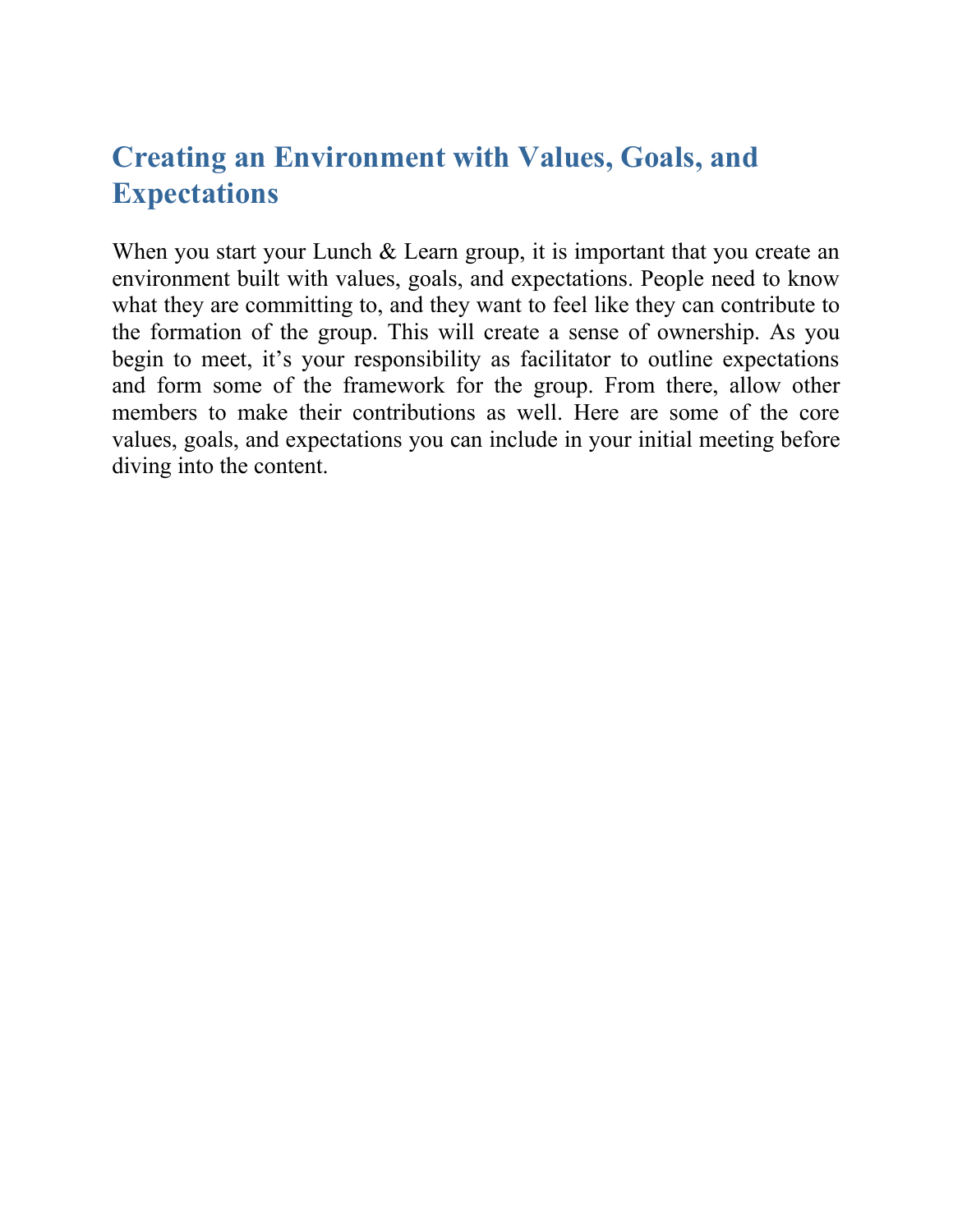*Values*

- **Relationship** As the group meets, some great relationships will begin to be built. Challenge the group to realize that this is an opportunity to build and invest in one another during the length of the group, an opportunity they may not have otherwise had.
- **Respect** During the time together, there will be great conversations and different points of view. This is okay and part of what creates a healthy dialogue. Every member of the group should feel that their input is respected and valued.
- **Value** There will be different personalities in the group. Every person should be allowed to express their opinions and know it is place where they can do so. They should trust that nothing shared within the confines of the group will be met with hostility or aggression.
- **Safe group** What is said in the group should stay in the group. Most organizations are forbidden by law to have employees promise confidentiality, but the group should commit to keeping its environment a safe place for discussion.
- **Other values** Ask the group members if there any other values they would like to add to make the group their own.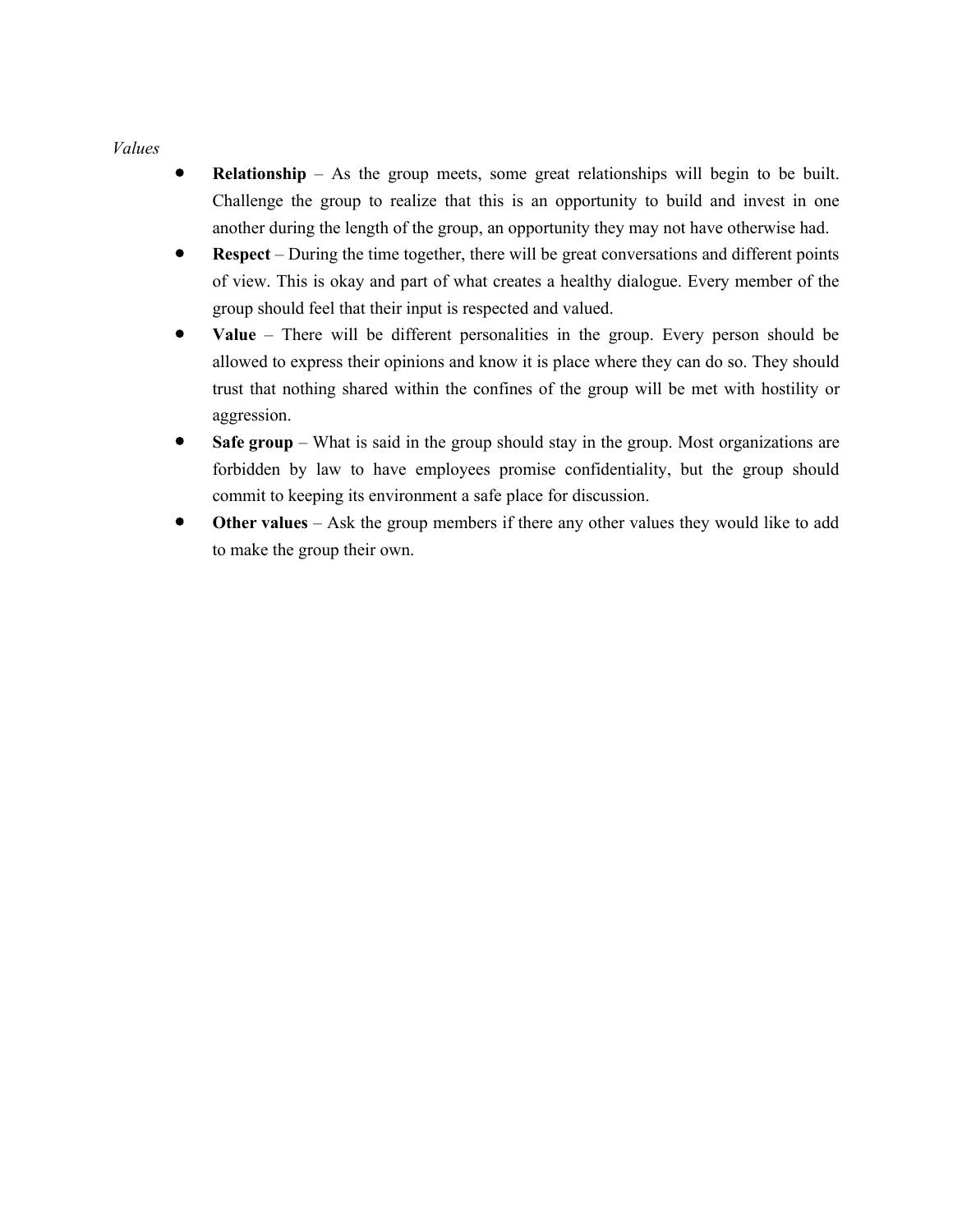### *Goals*

- **Explore and integrate the content** Each person should make a  $\bullet$ commitment to preparing for the group each week in an effort to become a better leader.
- **Ready for the discussion** This is not a class, so it is vital that  $\bullet$ each person contribute, as the facilitator's role is just to bring structure to the communication—not to teach. The facilitator will at times ask probing questions, but group members are encouraged to ask their own questions as well.
- **Other goals** Ask the group members if there are any other goals  $\bullet$ they would like to add to make the group their own.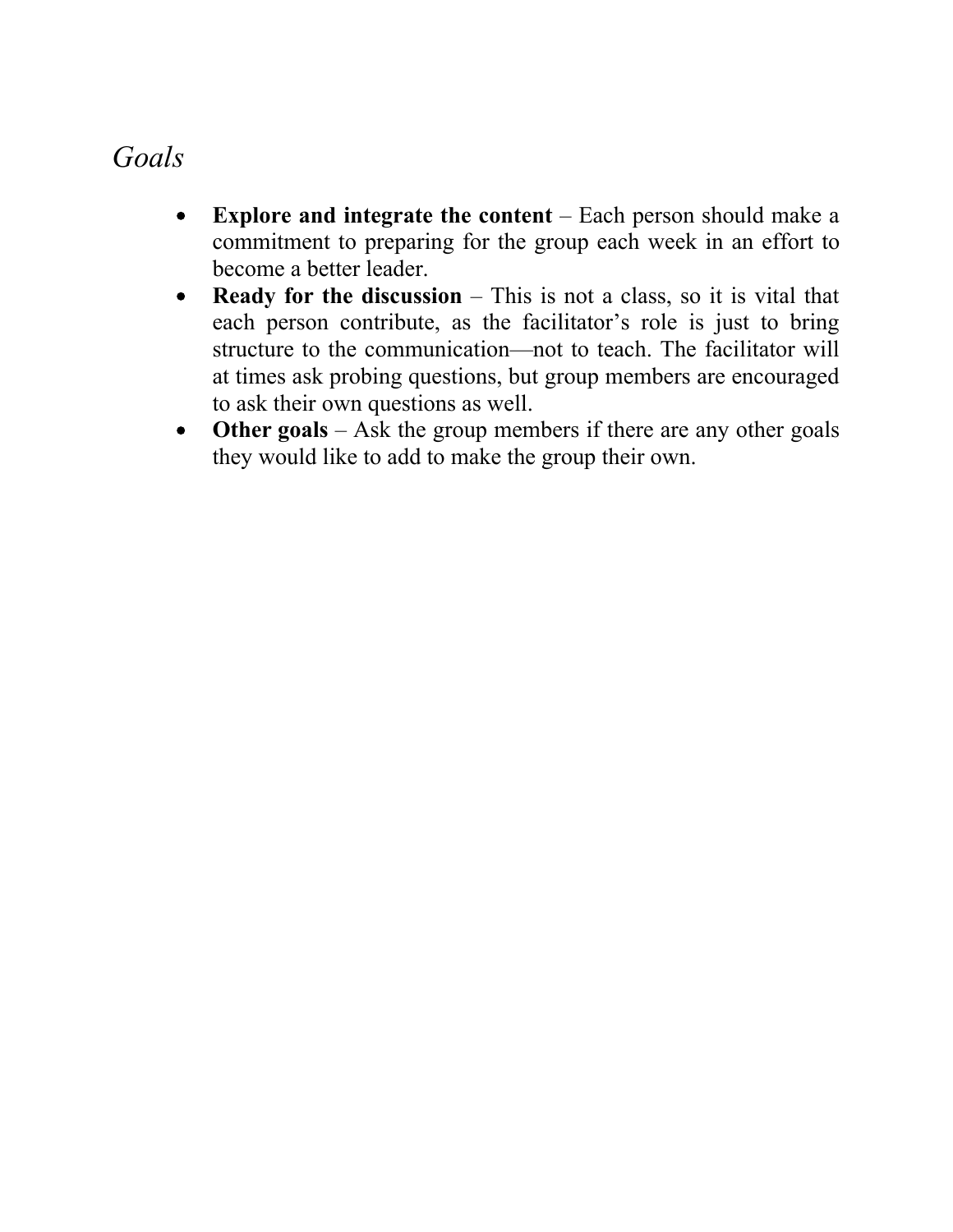#### *Expectations*

- **Commitment** Each group member should make a commitment to the group and to themselves that they will actively participate in the group, be on time, come prepared, and engage in the discussion.
- **Time** Decide on a consistent time and place to meet each week that will allow you to have a great discussion and eat within an hour.
- **Amount of Material to Cover** Calculate how many weeks you will spend on this book and cover the appropriate number of chapters per week in order to finish the book. (Note: The Facilitator Guide builds out each chapter as a facilitation unit, but it is common that you will need to cover more than one chapter a week. Combine materials according to the number of weeks you have to cover the material.)
- **Communication** Ask group members to e-mail you if they plan to be absent at any time so you can plan appropriately.
- **Facilitation** We recommend that you give everyone a chance to facilitate, but you know the group best and can decide what might work well for your particular group.
- **Other expectations** Ask the group if there any other expectations they would like to add to make the group their own.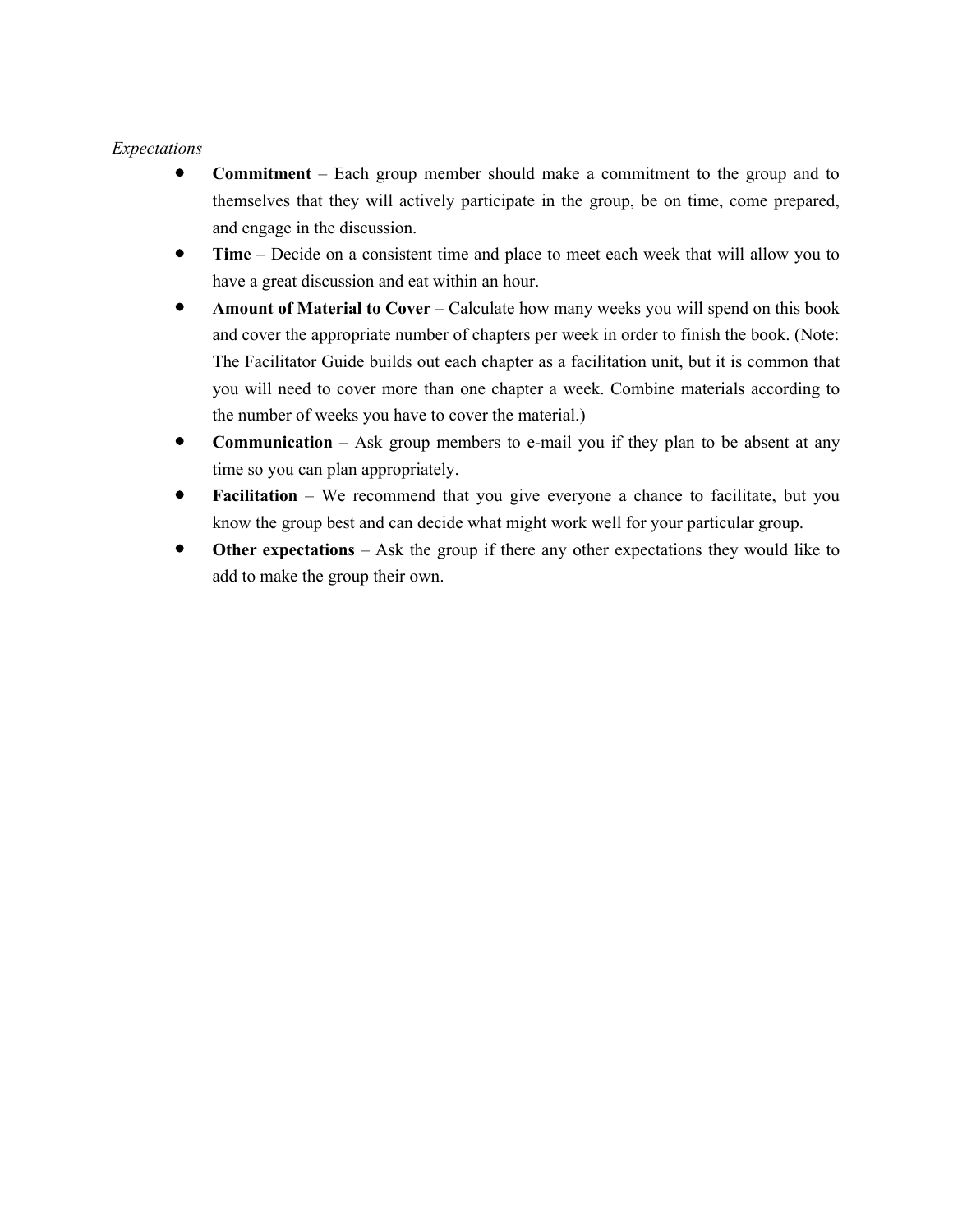### *Concluding Value*

As you wrap up your discussion about values, goals, and expectations, it is extremely important to emphasize that the Lunch & Learn group is not a session for complaining. Instead, the sessions are to objectively talk about the subjects and how one can apply the subjects into one's life or team. By directing the discussion to be constructive and positive, it will help members focus on changing their immediate spheres of influence. The Lunch & Learn group is not a group to vent about people or problems. Yes, there will be discussions about the workplace and implementing the ideas into one's life, but everyone must be mindful to keep these conversations at an objective level instead of an emotional one. True leadership confronts issues and does not foster the growth of division and strife, so at times you will need to gently redirect the group to keep conversations from spiraling downward.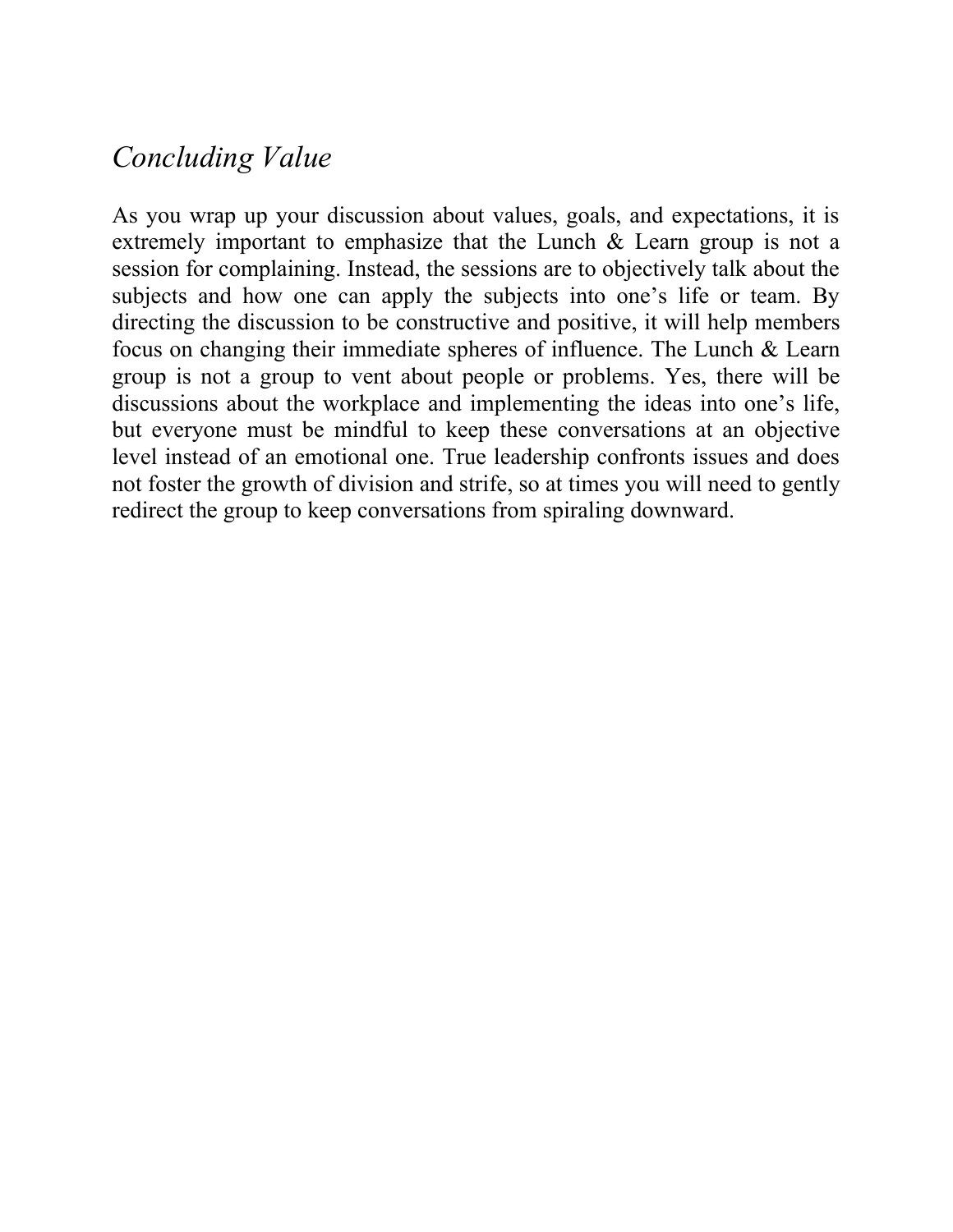### **Facilitator Responsibilities**

Lunch & Learn groups need some administration work for them to be successful. The facilitator should be responsible in the following areas:

- Recruit people for the group if necessary.  $\bullet$
- Define with group members the structure and formation of the  $\bullet$ group in terms of values, goals, and expectations.
- Be prepared to lead members through the agreed upon amount of  $\bullet$ material each week. Also, prepare your facilitation materials prior to the group meeting each week.
- Coordinate a consistent time and place to meet. You will also need  $\bullet$ to communicate with the group from time to time for administrative reasons.
- E-mailing the questions to group members prior to the Lunch  $\&$ Learn session may help with group discussion.
- Motivate group members toward self-examination, reflection, and  $\bullet$ action planning with respect to the topics.
- If necessary, provide feedback on the Lunch & Learn group to  $\bullet$ other leaders within your organization.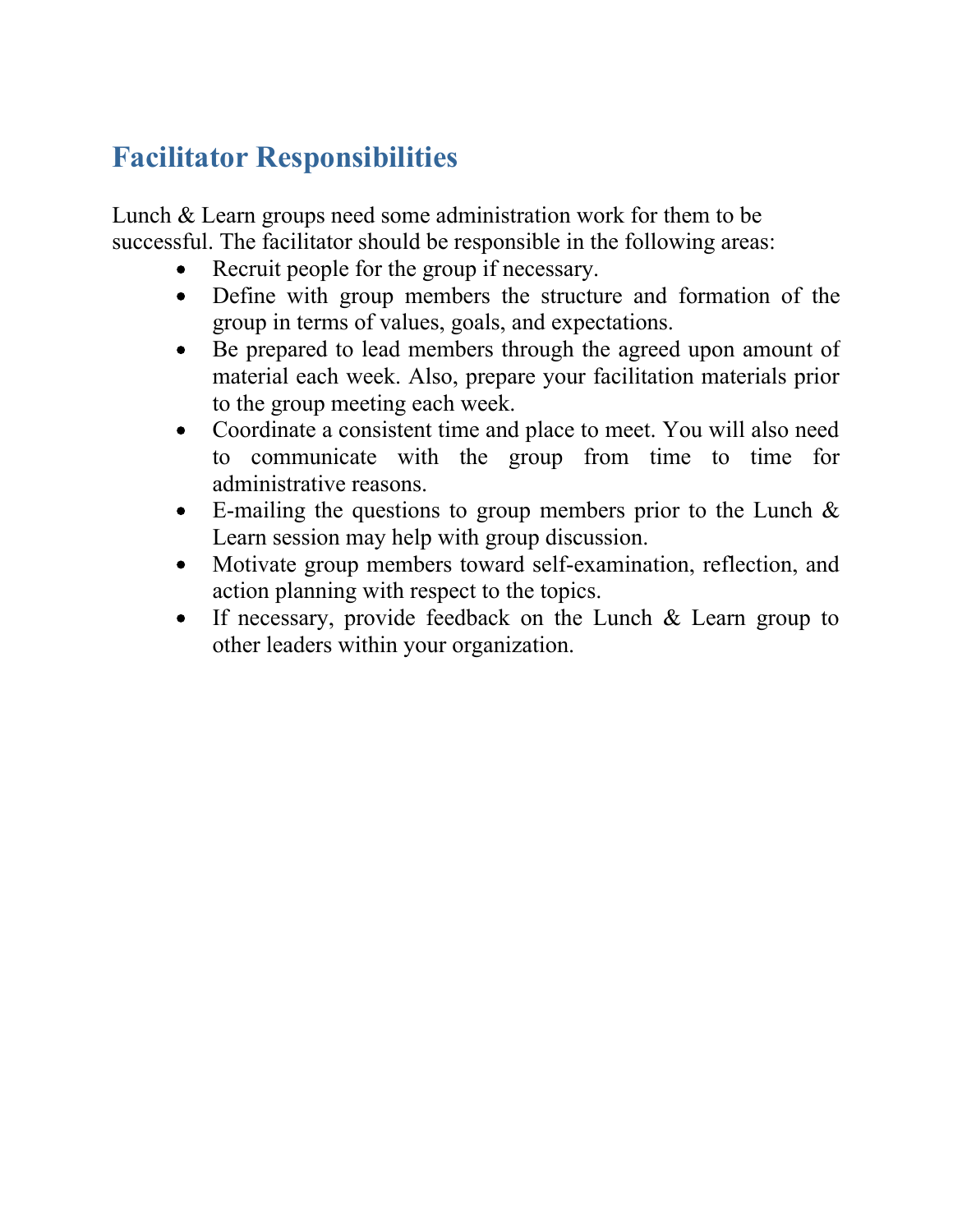### **Facilitation Tips**

Here are several practices that may help your Lunch & Learn group.

- Tips for good questions:
	- Ask open-ended questions, not those that can be  $\circ$ answered with a simple, one-word answer.
	- Ask questions that evoke feelings, thoughts, and insights.  $\circ$
	- Ask questions that require personal examples.  $\circ$
	- Ask questions that stimulate people to apply what they  $\circ$ are learning.
- Read all the assigned work prior to meeting. Make notes in the margins of the book and record questions as they arise. Feel free to use your own questions as you like, instead of the questions in the Facilitator Guide.
- Creative activities Incorporate other ways to promote discussion  $\bullet$ and change things up from week to week. For example, if you find an article related to the topic, bring it for everyone to read at an appropriate time and use it as part of the discussion.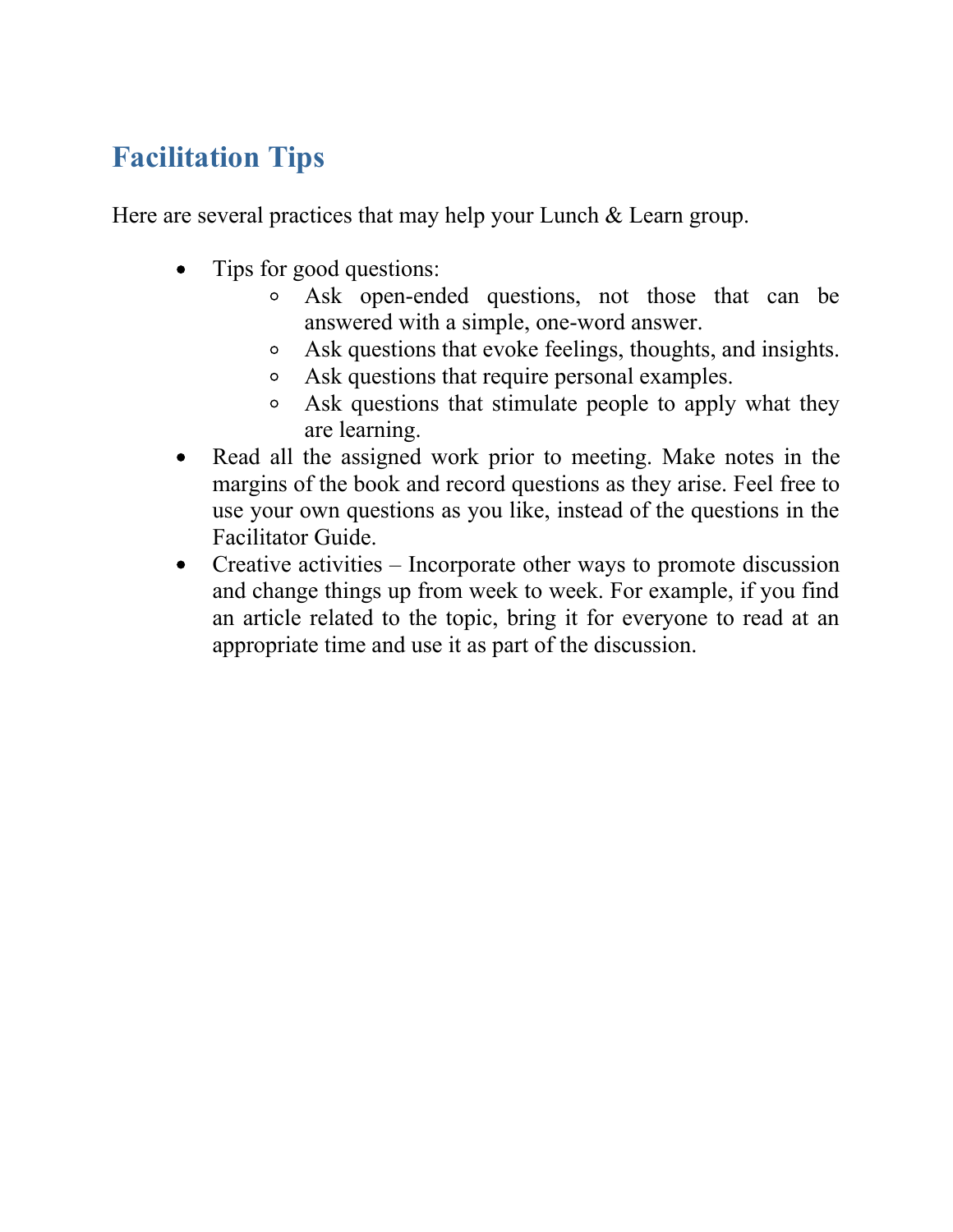### **The Structure of the Facilitator Guide**

Weekly Lunch & Learn groups are facilitated group discussions. You will not be lecturing or teaching the group, but encouraging members to discuss what they have been learning. Within each chapter of the Guide are opening questions and some facilitated questions, but they are to be used as conversation starters or to bring the group back on track as necessary. Plan to share your own reflections, experiences, and questions, but limit your input. You should only be talking about 10 to 15 percent of the time. Stimulate others to share, listen attentively when they speak, and affirm discussions based on other group members' questions and insights. The following structure is provided to help take some of the pressure off you as a facilitator, but we encourage you to build upon this structure. You know your group best, and you can create even more intentional and relevant questions based on your group members and work environment.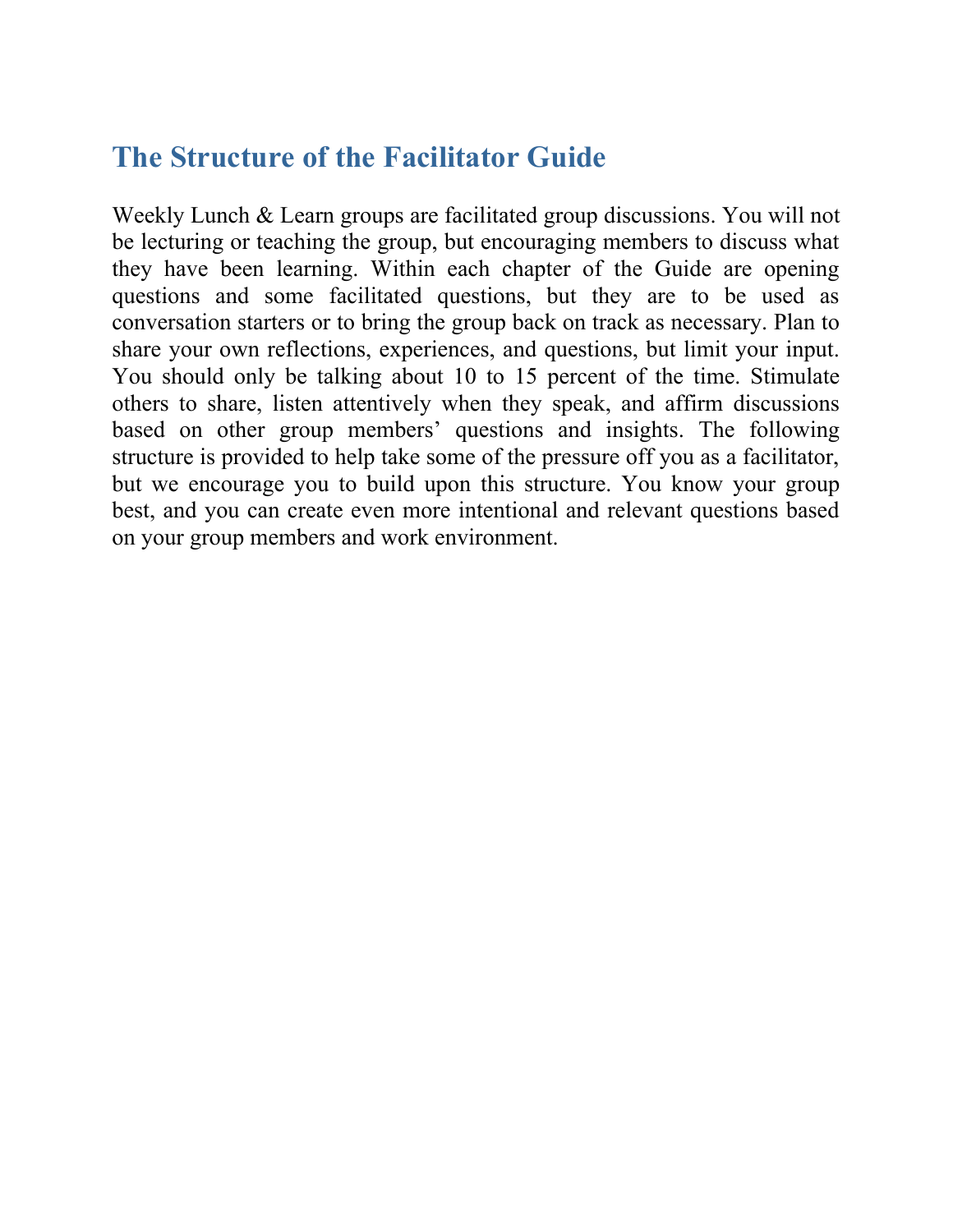*Main Point* – The main point section of each chapter is to help you frame the chapter as you read and prepare for the Lunch & Learn group. It will aid you in refining your questions and activities each week.

*Opening Question Options* – Each of these questions are designed to begin discussion or to help people in your group get to know each other better.

*Facilitation Question Options* – These questions are designed to probe the group with some of the major concepts from each chapter.

*Wrap-up* – The wrap-up section is left blank for you to jot down some of the topics that were discussed so you can summarize and positively reinforce the ideas at the end of the Lunch & Learn session.

*The Weekly Challenge* – Have group members' share how they are going to apply the concept that week into their personal life somehow during the week. Take note of what every person says so you can encourage them in their personal growth throughout the week.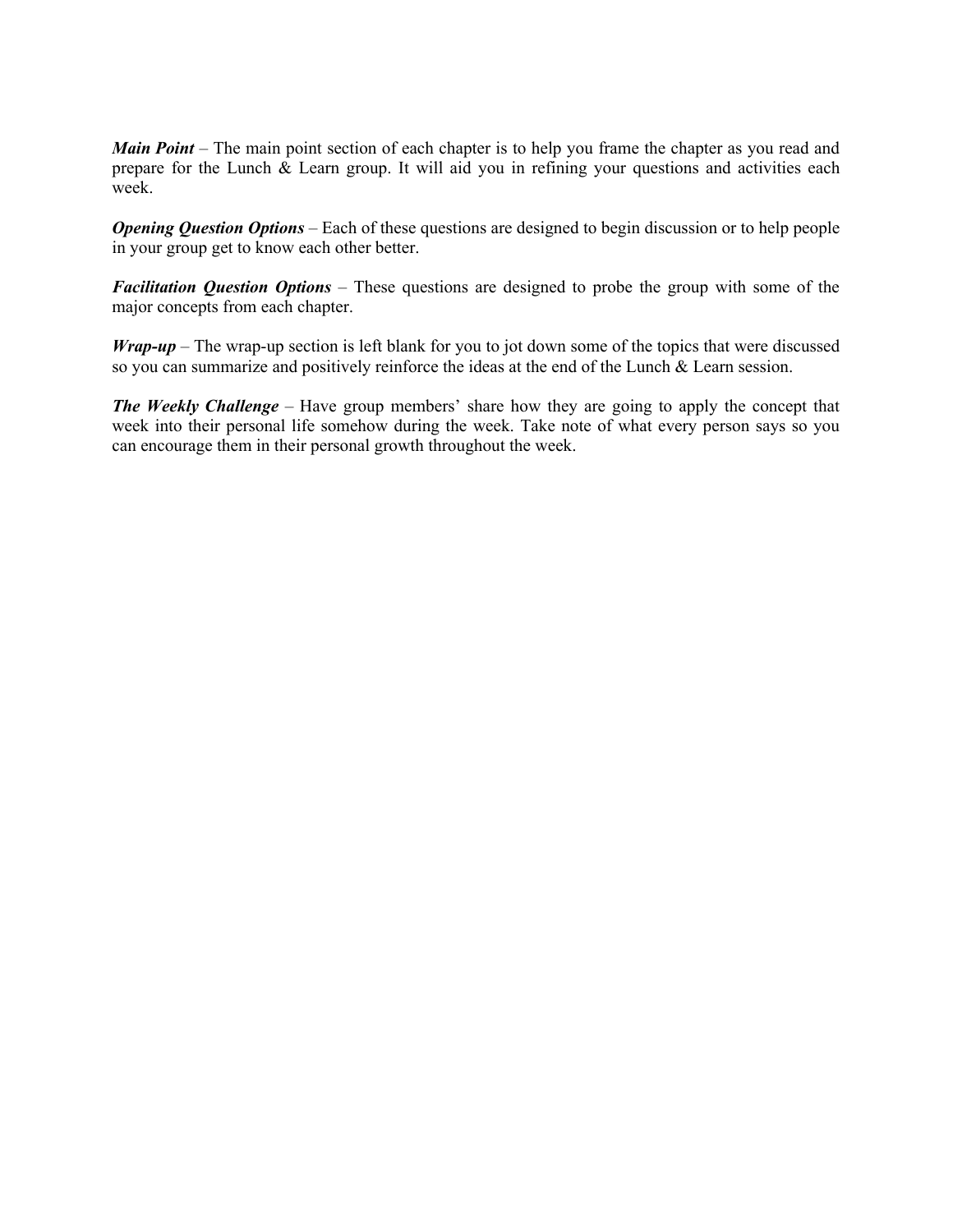### **Final Thought**

As the facilitator of the Lunch & Learn group, remember that there is a need for structure, but don't allow your structure to get in the way of personal growth. Lunch & Learn groups are for personal development, and getting through all the material should not be the goal of every group session.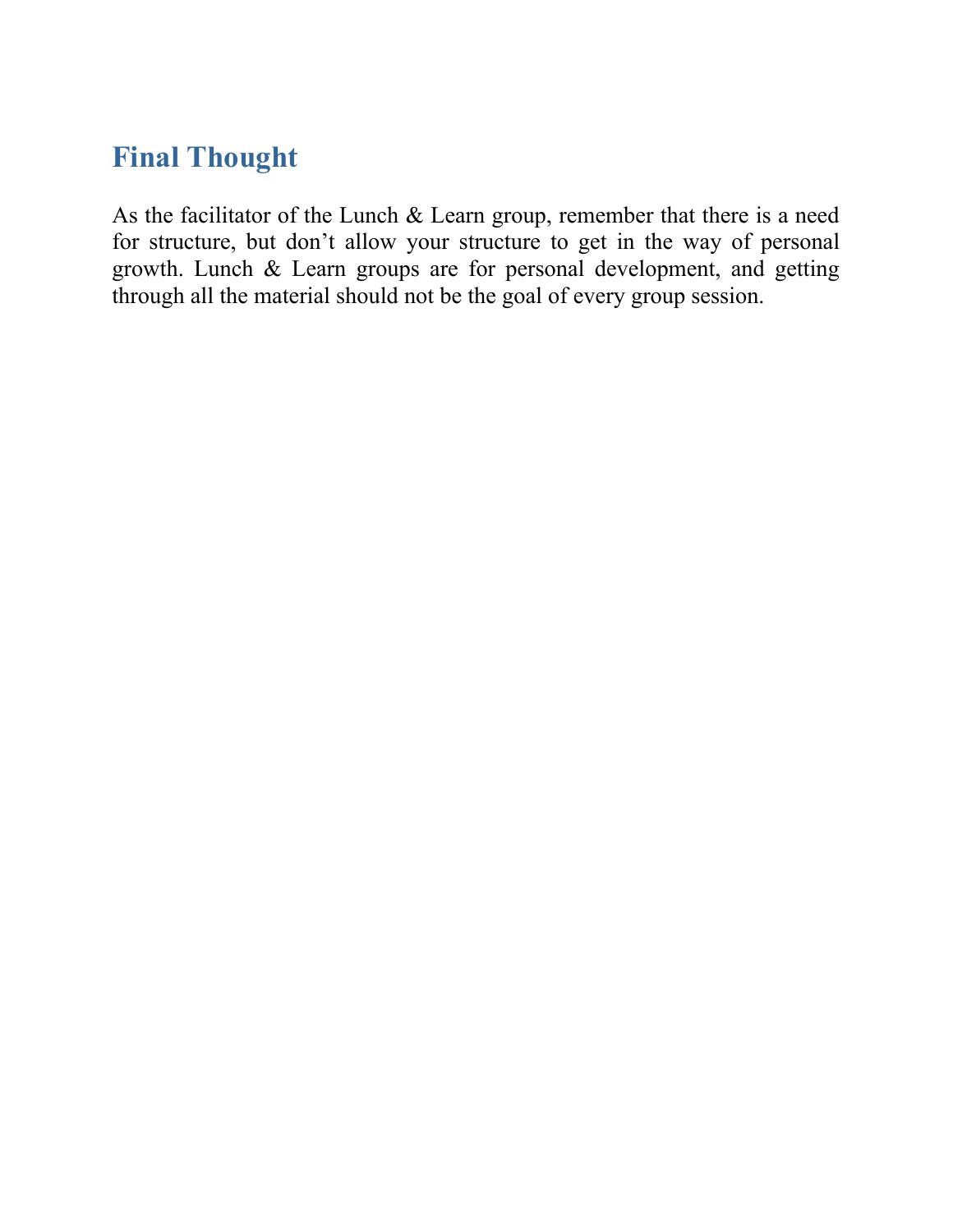### *Beyond Talent* **by John C. Maxwell**

### **Introduction**

In *Beyond Talent*, John C. Maxwell asserts that a person's natural abilities are overrated and frequently misunderstood. While talent is an undeniable advantage, it accomplishes nothing by itself. If talent is not paired with right decisions, it atrophies and eventually evaporates. Everyone has an area of giftedness—something they do exceptionally well. Certainly, we should pinpoint our talents and refine them. However, the pivotal choices you make in life—apart from the natural talent you possess—will set you apart from the masses of people trying to skate by on talent alone.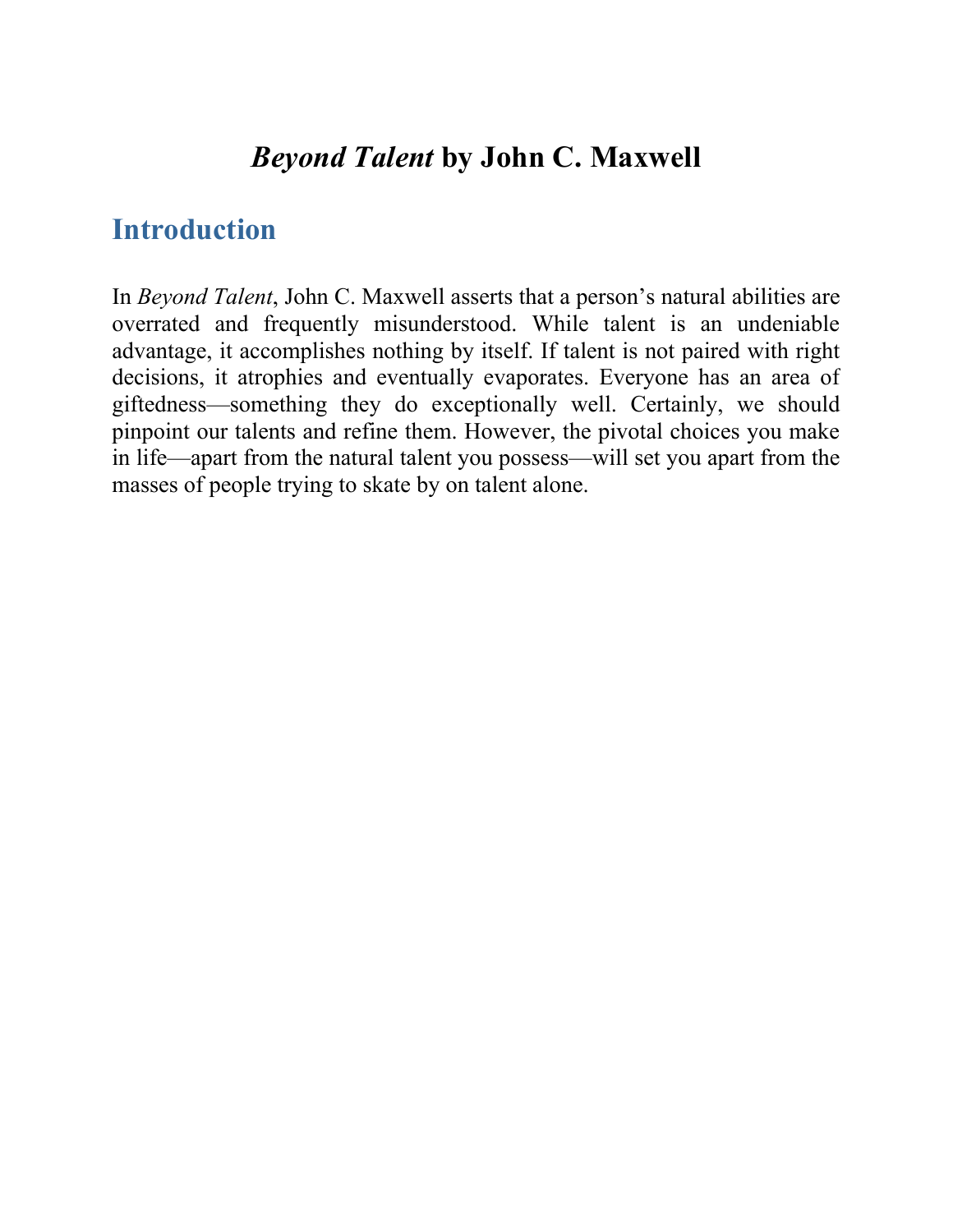### **Chapter 1 – Belief Lifts Your Talent**

*Main Point* | The first and greatest obstacle to success for most people is their belief in themselves. Lack of self-faith acts as a ceiling on talent. However, when people believe in themselves, they unleash their talents, tap into the resources around them, and immediately rise to a higher level.

### *Opening Question Options:*

- 1. When you were a child did you believe in Santa Claus? What factors determine whether or not we place our belief in something or someone?
- 2. In your opinion, how does self-belief help a person to get the most out of his or her talent?

#### *Facilitation Question Options:*

- 1. There's a fine line between exuding self-confidence and having a puffed up view of oneself. How do you make sure your selfconfidence stays healthy and doesn't turn into arrogance?
- 2. In which of your abilities or qualities do you take the most pride? Why?
- 3. Is your self-belief being impacted by the expectations other people have of you? If so, in what ways?
- $\triangle$  *Wrap-up:*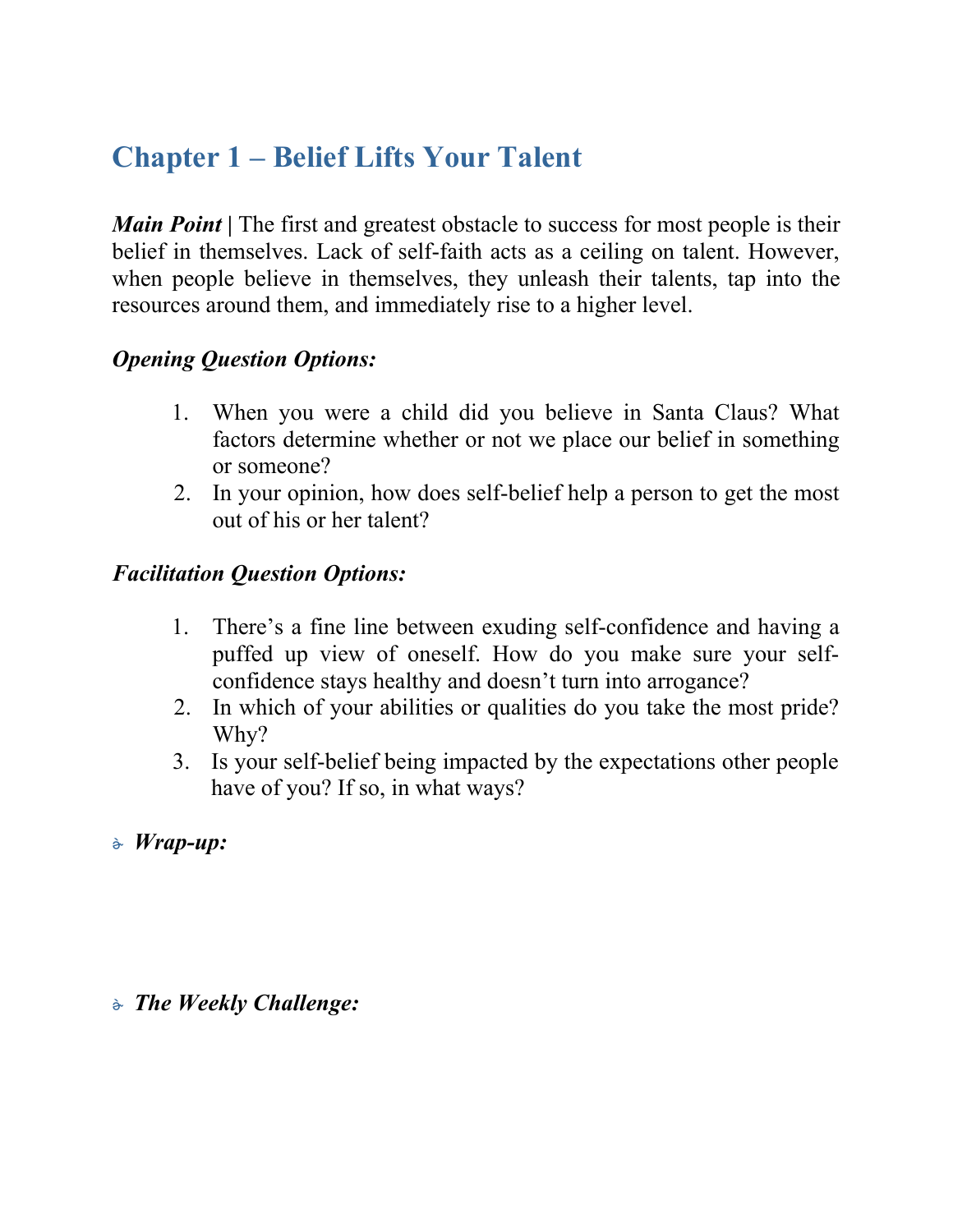### **Chapter 2 – Passion Energizes Your Talent**

*Main Point* | Passion is a wellspring of energy; it's a person's source of inspiration. When you infuse passion into your talent, you take a giant leap toward fulfilling your potential. Passion carries you through the mundane, sustains you during hardship, and gives you the will to win. It's the foundation for excellent performance.

### *Opening Question Options:*

- 1. What are your passions in life? What do you dream of doing?
- 2. Who is the most passionate person you know? What are they passionate about? In what ways is their passion noticeable?

#### *Facilitation Question Options:*

- 1. Who are the firelighters around you—the people who affirm your dreams and lend you encouragement? Whose fire can you help to light?
- 2. What happens to talent when it's missing passion?
- 3. What are the enemies of passion? What sorts of things threaten to numb your spirit and to prevent you from living a passionate life?
- $\triangle$  *Wrap-up:*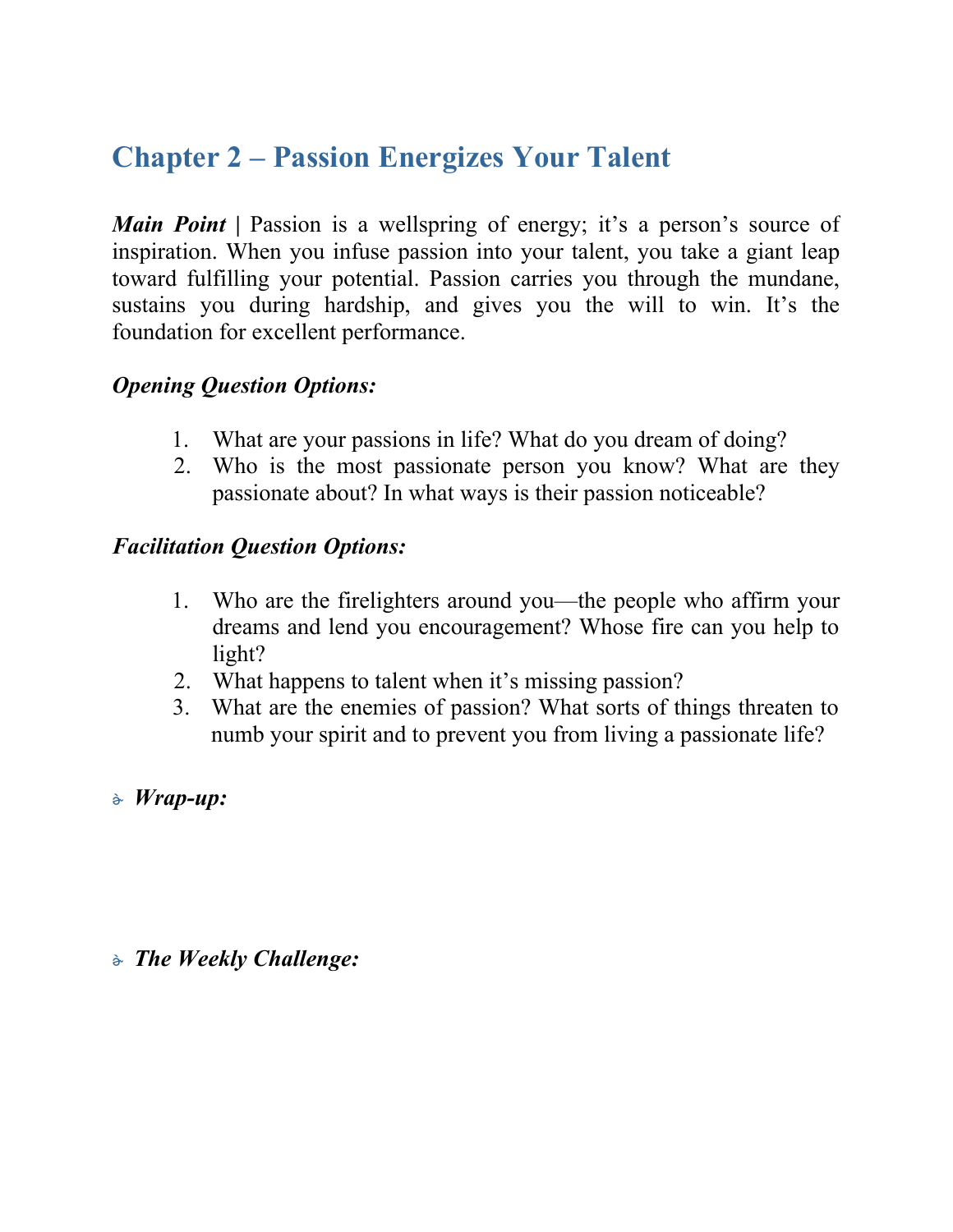### **Chapter 3 – Initiative Activates Your Talent**

*Main Point* **|** Talent-plus people don't wait for the perfect opportunity to fall in their laps; they work hard to create options. They proactively pursue their dreams by seeking out mentors, finding growth environments, and maximizing the moments of each day. Instead of being paralyzed by uncertainty, the talent-plus person plunges into it determined to find the way.

### *Opening Question Options:*

- 1. Are you an impulsive or analytical when it comes to decisionmaking? Explain.
- 2. When have you benefited by swiftly moving on an opportunity? Describe the situation.

#### *Facilitation Question Options:*

- 1. What are the root causes of procrastination? Other than time, what is lost when we delay until tomorrow what ought to be done today?
- 2. Have you ever made a mistake by rushing into a decision too hastily? If so, what happened? When considering a decision, how can you move quickly without being reckless?
- 3. What is one important task that you should do but have been reluctant to start? Why have you waited to get it done? What benefits would you gain by taking action now rather than later?

#### $\triangle$  *Wrap-up:*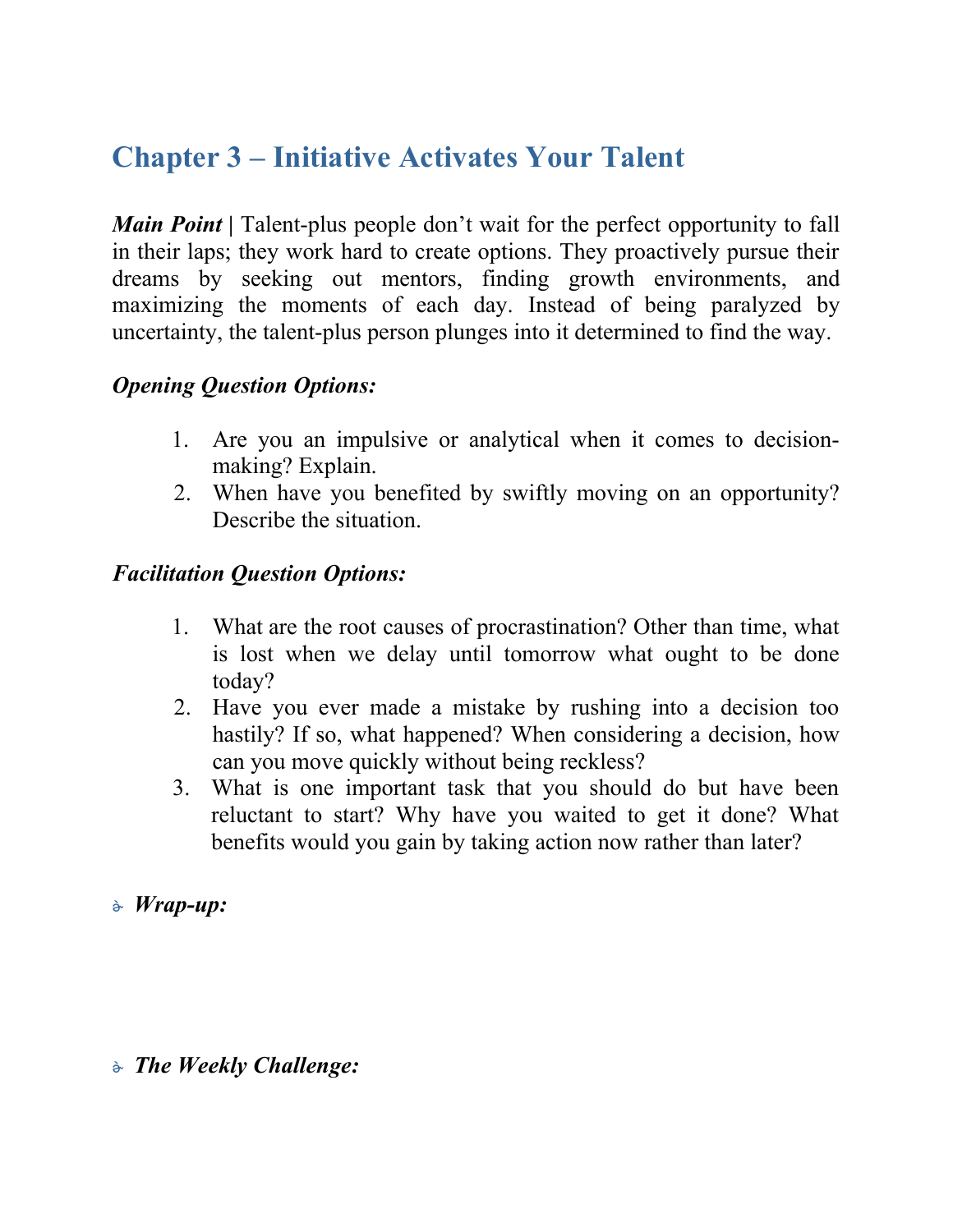### **Chapter 4 – Focus Directs Your Talent**

*Main Point* **|** Worrying about tomorrow and regretting yesterday impede doing the job today. Talent-plus people learn from the past and have a plan for the future, but they know the key to execution is to attend to the present moment. They prioritize important tasks and concentrate on seeing them through to completion.

### *Opening Question Options:*

- 1. Do you think texting while driving should be illegal? Why or why not? How does talking on the phone, texting, or checking emails while driving affect your ability to focus on the road?
- 2. How do you determine which tasks will get your attention during a workday? How far in advance do you schedule out your time at work?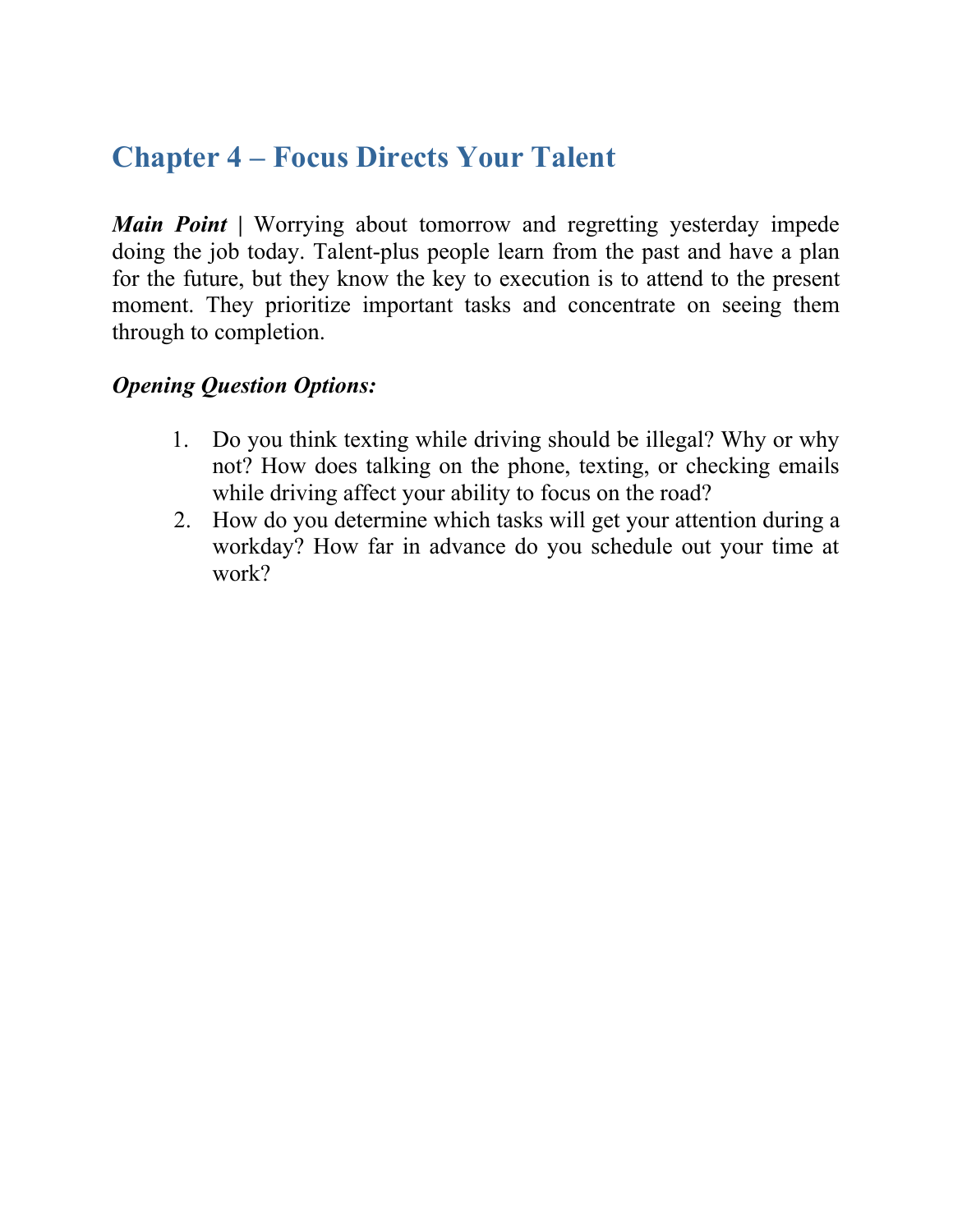### *Facilitation Question Options:*

- 1. What distractions impair your ability to focus while at work? Is there anything you could do to eliminate them?
- 2. What is the ideal environment for you to focus your attention and to get things done?
- 3. Pay now and play later. Delay the rewards until you have results. However, be sure not to skip out on the celebration once the work is done. How could you reward yourself for finishing a major assignment on the job?

 $\triangle$  *Wrap-up:* 

#### $\delta$  *The Weekly Challenge:*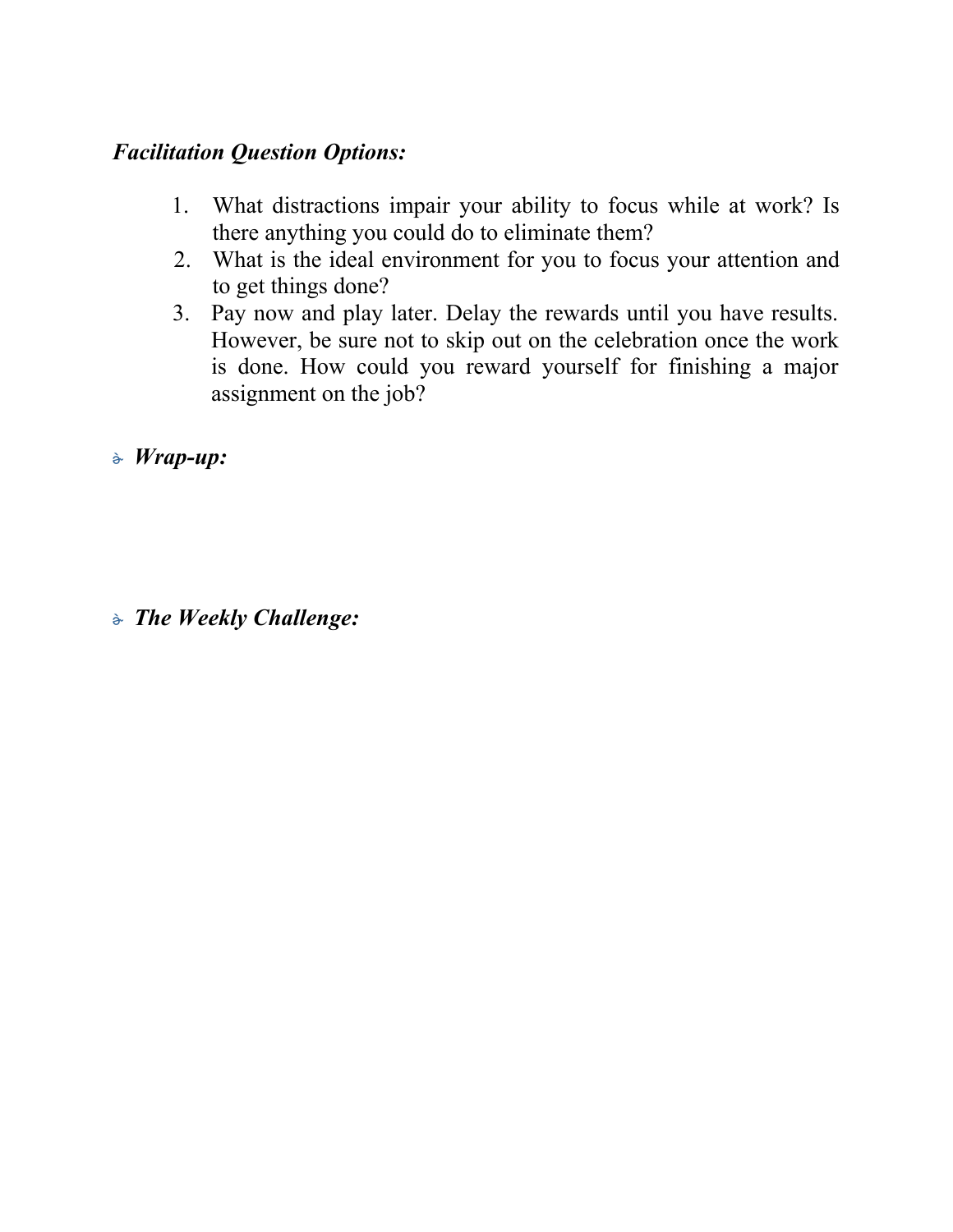### **Chapter 5 – Preparation Positions Your Talent**

*Main Point* **|** Spectacular achievement comes from unspectacular preparation. We can be tempted to skip the preparation stage because seemingly nothing is being accomplished during it. However, preparation lays the groundwork for success. When we prepare in advance, we make better use of our energy and work more effectively when the time comes to act.

#### *Opening Question Options:*

- 1. When going on vacation, how far in advance do you make arrangements for transportation and lodging? How long before leaving do you pack your suitcase?
- 2. How do you prepare for your workday? If you commute, describe how you spend your time on the way to work. How could you best spend the opening minutes of your day to position yourself for success?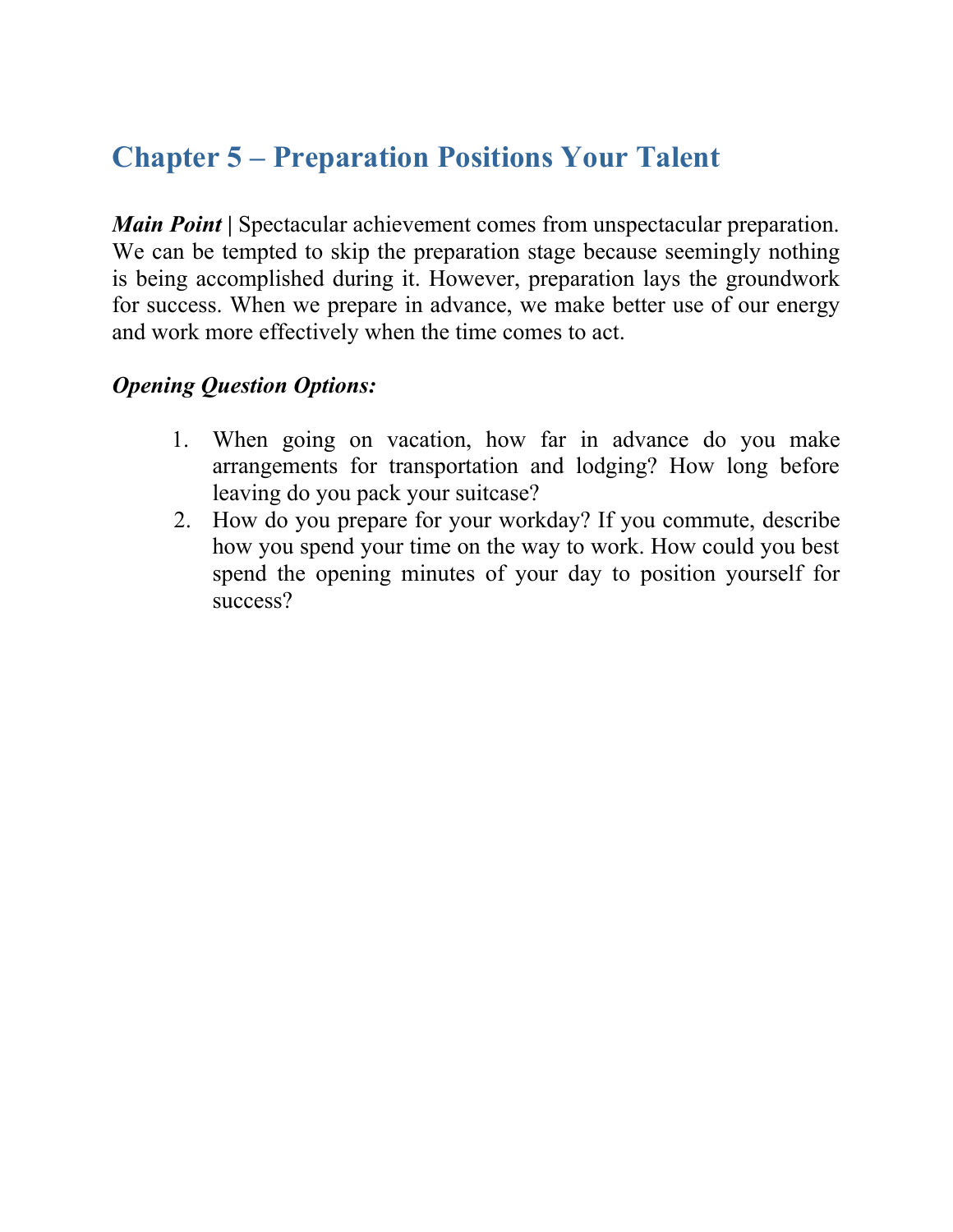### *Facilitation Question Options:*

- 1. Is it possible to over-prepare? How?
- 2. How do we put ourselves at a disadvantage when we fail to prepare adequately?
- 3. What questions do you ask yourself when preparing for an important meeting?
- $\triangle$  *Wrap-up*:

#### $\delta$  *The Weekly Challenge:*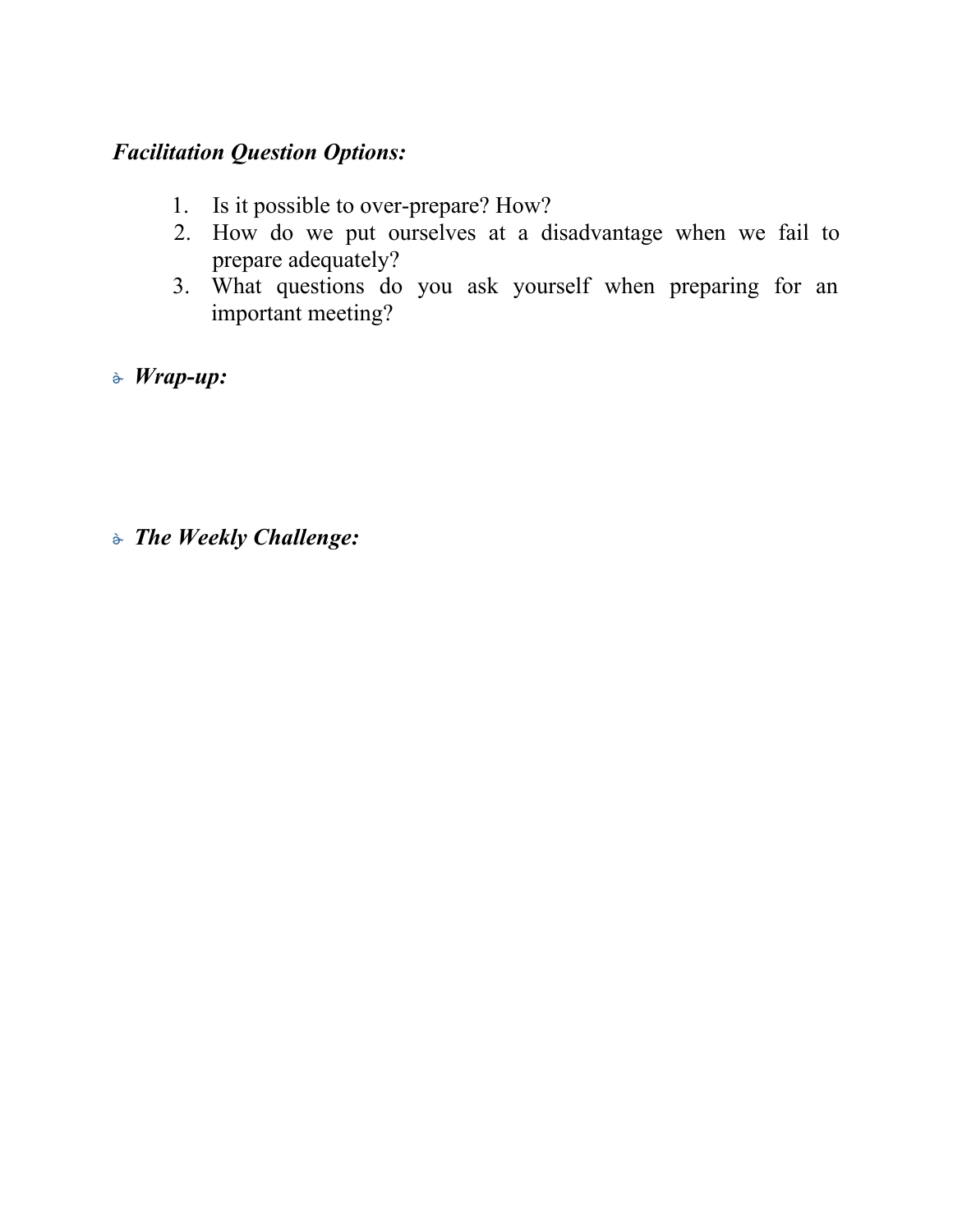### **Chapter 6 – Practice Sharpens Your Talent**

*Main Point* **|** You play the way you practice. Don't expect to wow the crowd on the big stage when you've been giving halfhearted effort during rehearsals. On the other hand, if you've worked diligently on your craft behind the scenes, then someone is bound to notice when the lights come on.

#### *Opening Question Options:*

- 1. Did your parents or grandparents ever force you to practice a sport, musical instrument, or type of artwork? What was your response when they urged you to practice?
- 2. What role does a coach play during a team practice? Why are coaches valuable?

#### *Facilitation Question Options***:**

- 1. Which is more important, the quantity of time spent practicing or the quality of the practice? Explain your answer.
- 2. Name one skill you hope to sharpen professionally. How can you practice at improving the skill?
- 3. What makes a practice session productive?
- $\triangle$  *Wrap-up:*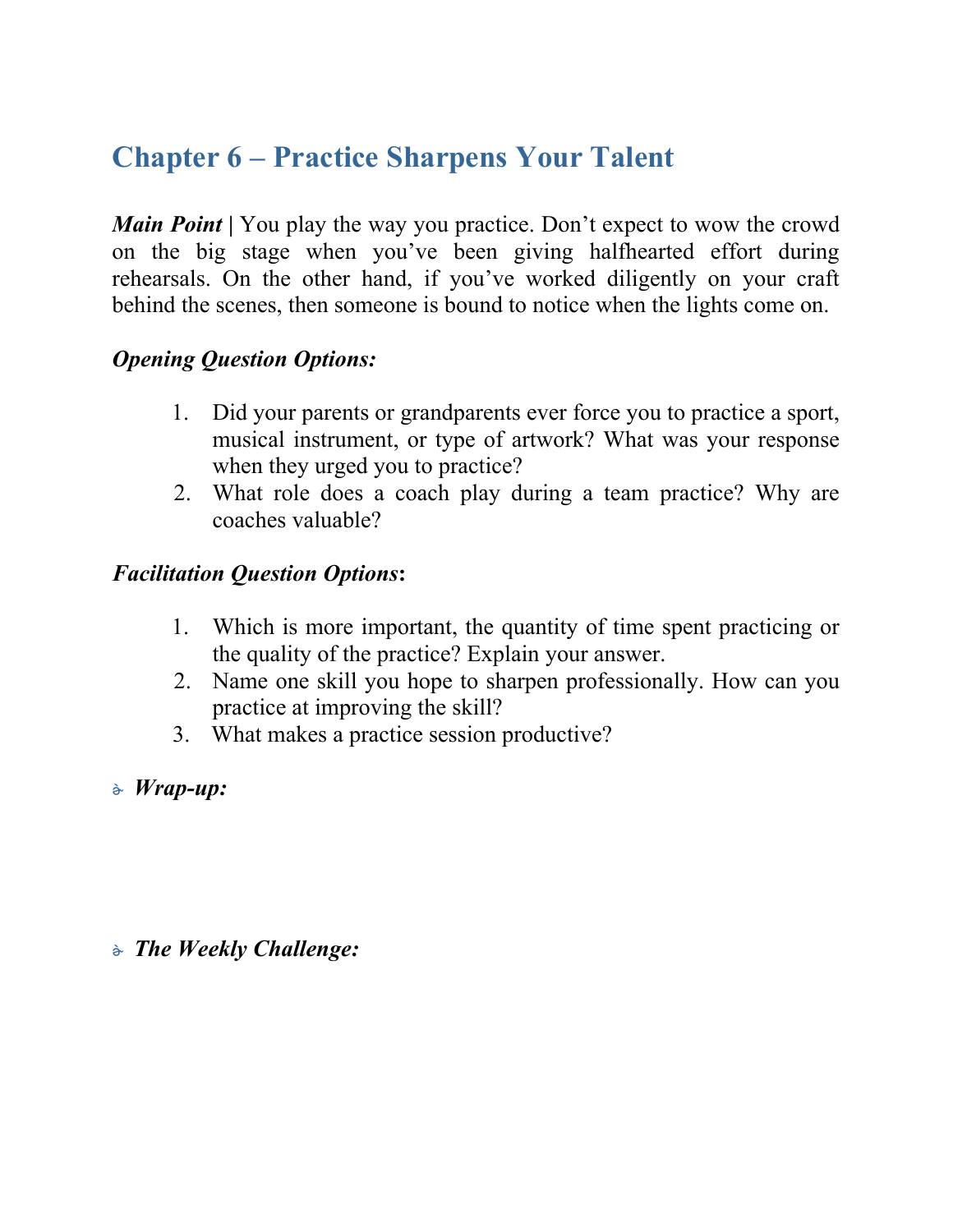### **Chapter 7 – Perseverance Sustains Your Talent**

*Main Point* | Sometimes the only difference between success and failure is the will to keep going. Quitting guarantees a losing outcome. You can't make a difference if you're not even in the game. People who persevere—through adversity, pain, and fatigue—wring every last drop out of their talent and achieve the greatest victories.

### *Opening Question Options:*

- 1. When have you given up on something meaningful to you? Why did you quit?
- 2. Fitness gyms are packed in early January as people attempt to honor their New Year's resolutions. However, by February the crowds have thinned substantially. What separates the few people who persevere in living out their New Year's resolutions from the many who abandon them?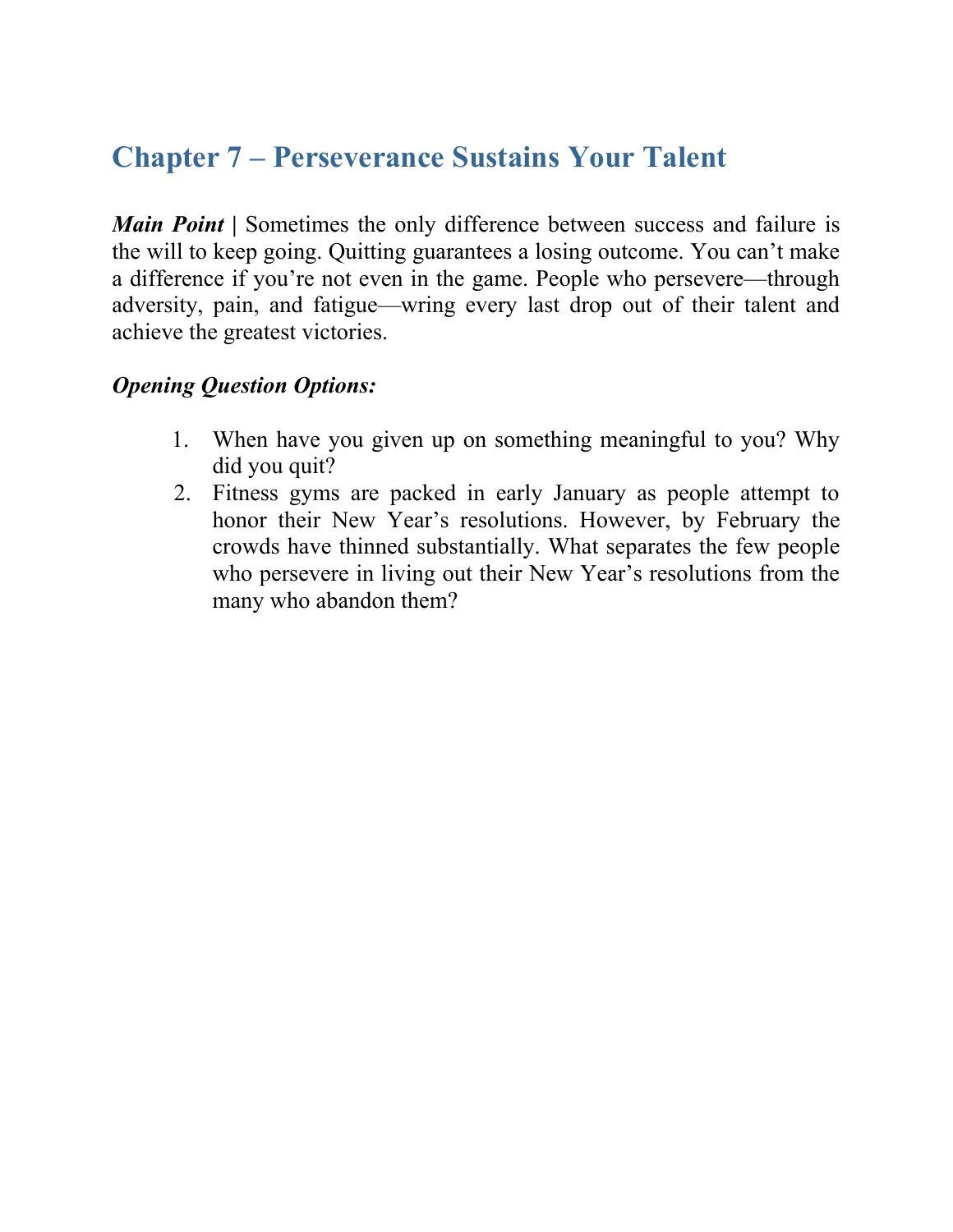### *Facilitation Question Options***:**

- 1. When have you overcome adversity in your life? Explain. How did you persevere through the difficulty?
- 2. When we focus our minds on the sacrifices we're making instead of the rewards we're approaching, then we put ourselves in danger of giving up. What can you do to keep your keep your eyes on the prize during the hardships of life?
- 3. Encouragement energizes people to keep going. How can you praise the efforts of your people so that they're inspired to press on during tough times?
- $\triangle$  *Wrap-up:*

 $\delta$  *The Weekly Challenge:*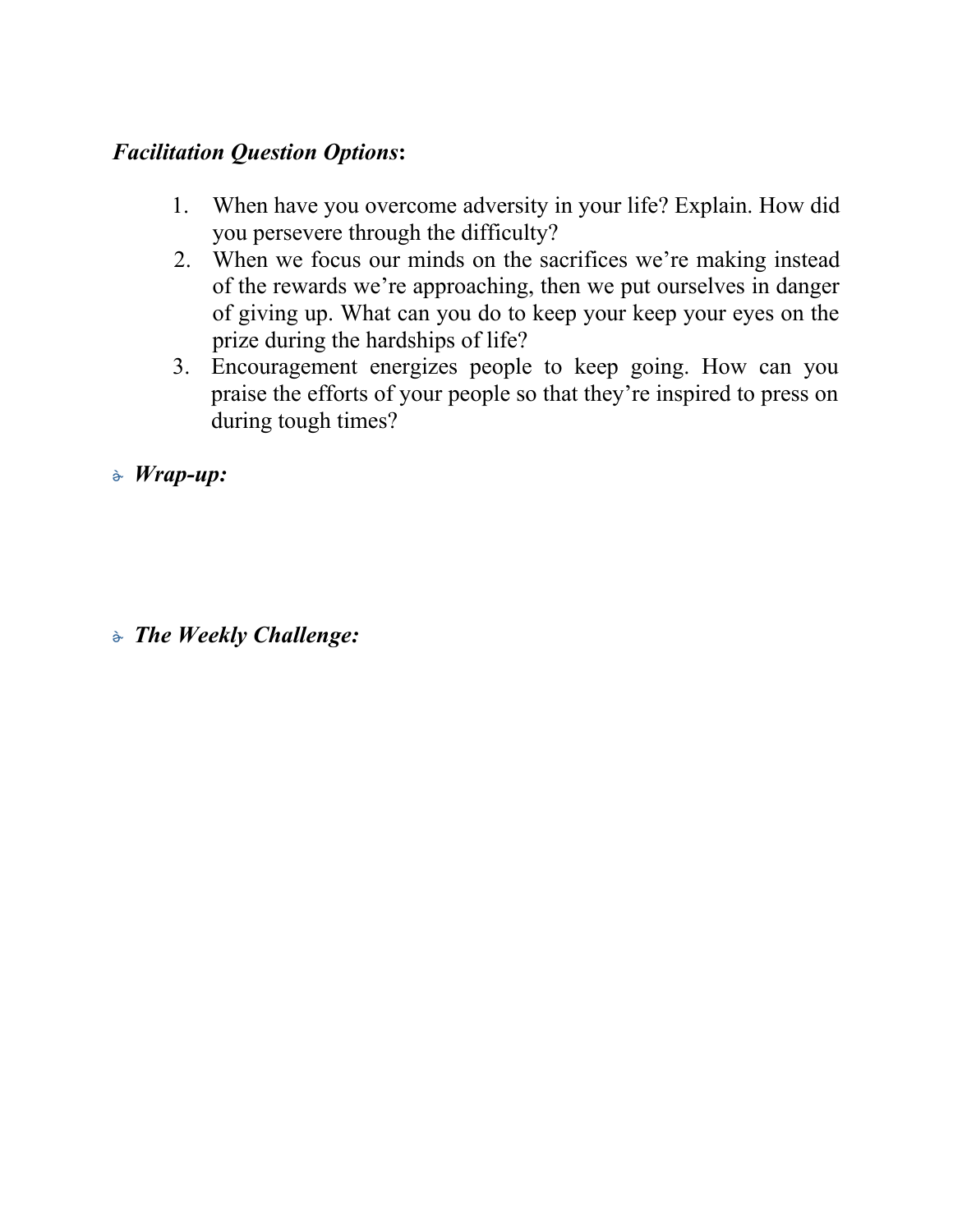### **Chapter 8 – Courage Tests Your Talent**

*Main Point* **|** Whenever we attempt to build our talents we encounter resistance. Sometimes the challenge comes from within; we must conquer our fears or overcome complacency. At other times, the resistance comes from the outside: people doubt our abilities or life's circumstances conspire against us. Whatever the origin, every aspiring leader faces opposition. Only by displaying the courage to do what is necessary instead of what is easy do we allow our talent to shine.

#### *Opening Question Options:*

- 1. Who is the most courageous person you know? Why?
- 2. When have you acted courageously in spite of the fear you felt inside?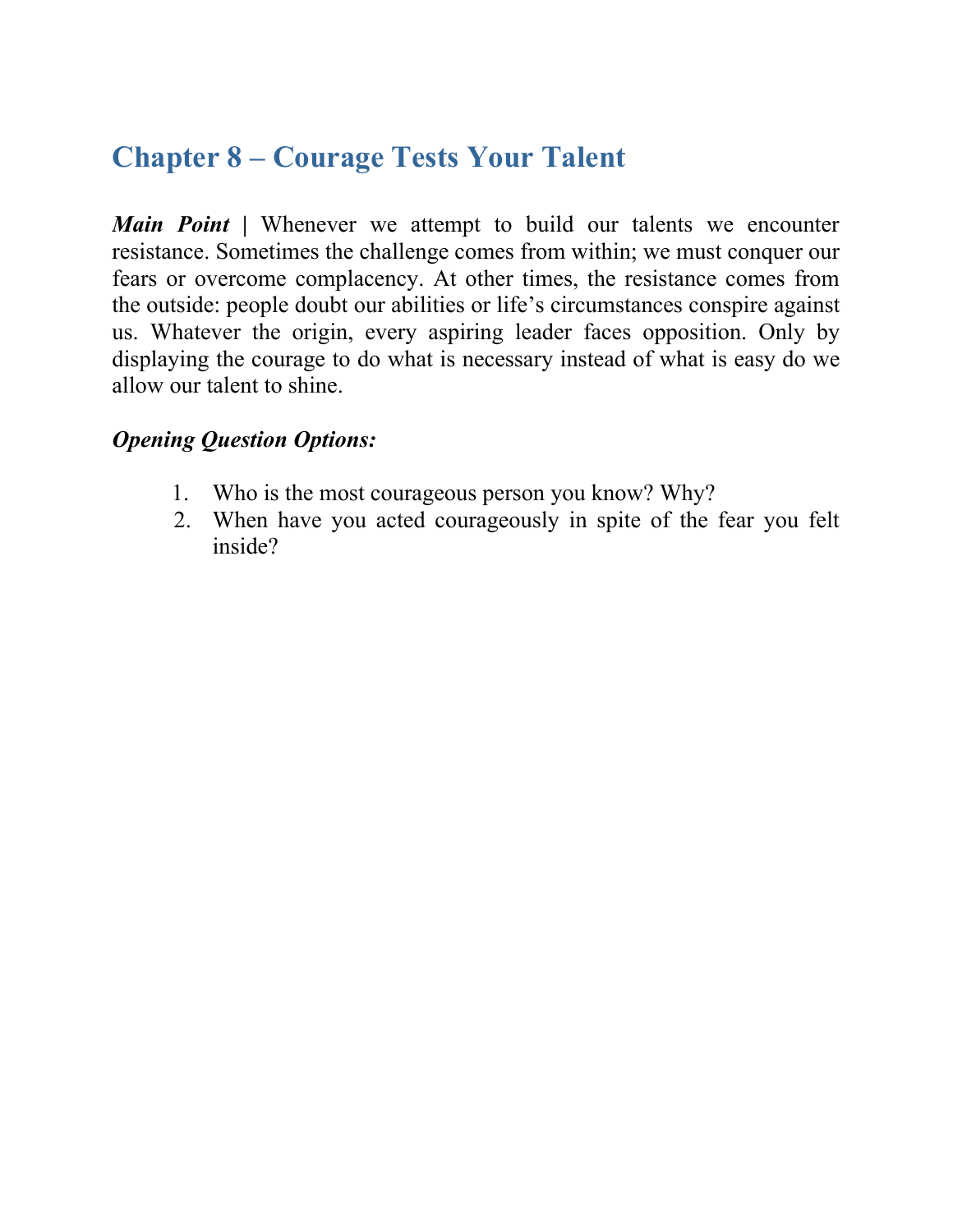### *Facilitation Question Options***:**

- 1. Are courage and cowardliness contagious? If so, how? If not, why?
- 2. Anyone attempting to lead will be showered with criticism. How should a courageous person deal with his or her critics?
- 3. Regardless of our level of talent, each of us has weaknesses. What does it look like to be courageous when we bump up against our shortcomings?
- $\triangle$  *Wrap-up*:

 $\triangle$  *The Weekly Challenge:*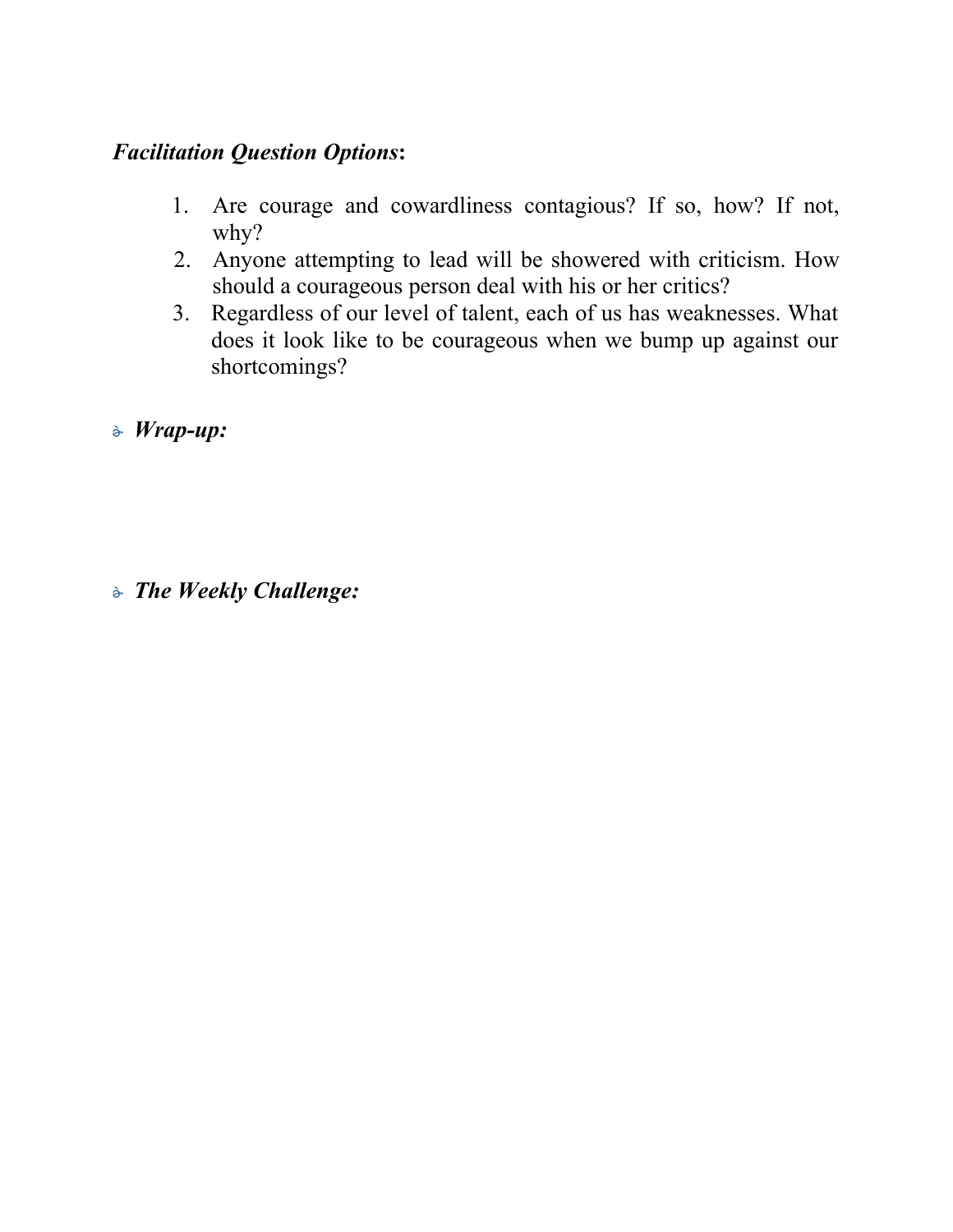### **Chapter 9 – Teachability Expands Your Talent**

*Main Point* **|** Since talented people advance far more rapidly than their classmates and may even be ahead of their instructors, they may be inclined to tune out their teachers. Yet, even the best and brightest have space for their talent to grow. A teachable disposition stretches and enlarges talent to its full capacity. Teachable people are fully engaged in life. They're curious and inquisitive, and they pursue knowledge and growth. They discover new pathways and grasp new insights that combine with their talent to make them exceptional leaders.

### *Opening Question Options:*

- 1. What is the most profound life lesson you have learned in the past year? How did your learn it?
- 2. What traits does a teachable person exhibit?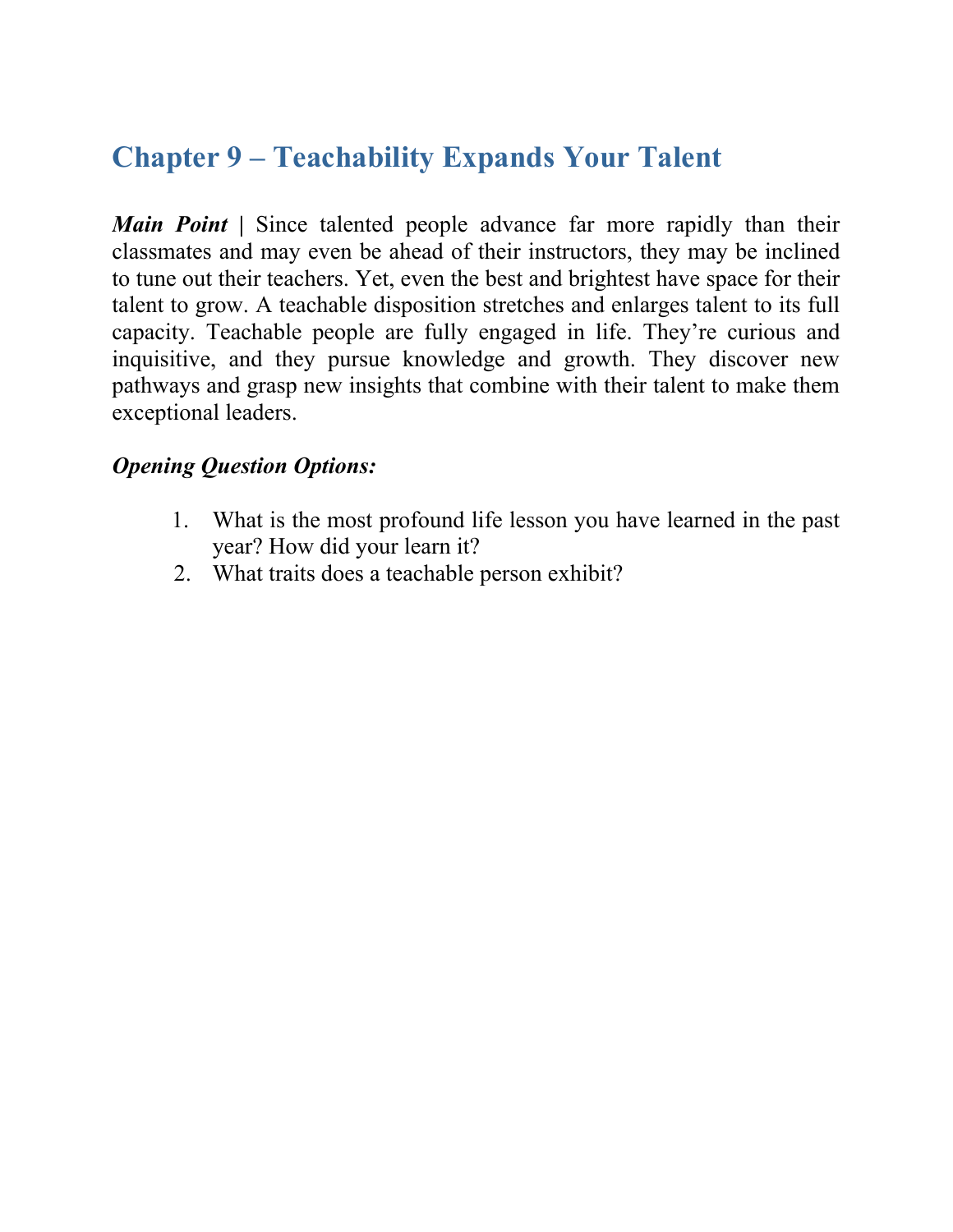### *Facilitation Question Options***:**

- 1. How does arrogance hinder learning?
- 2. In what area do you consider yourself to have lots of talent? Who is someone even better than you are in that area and what can you learn from him or her?
- 3. How could you plan teachable moments this month? Select a conference to attend, schedule lunch with a knowledgeable colleague, or go to the library to find books and magazines to sharpen your mind.

 $\triangle$  *Wrap-up*: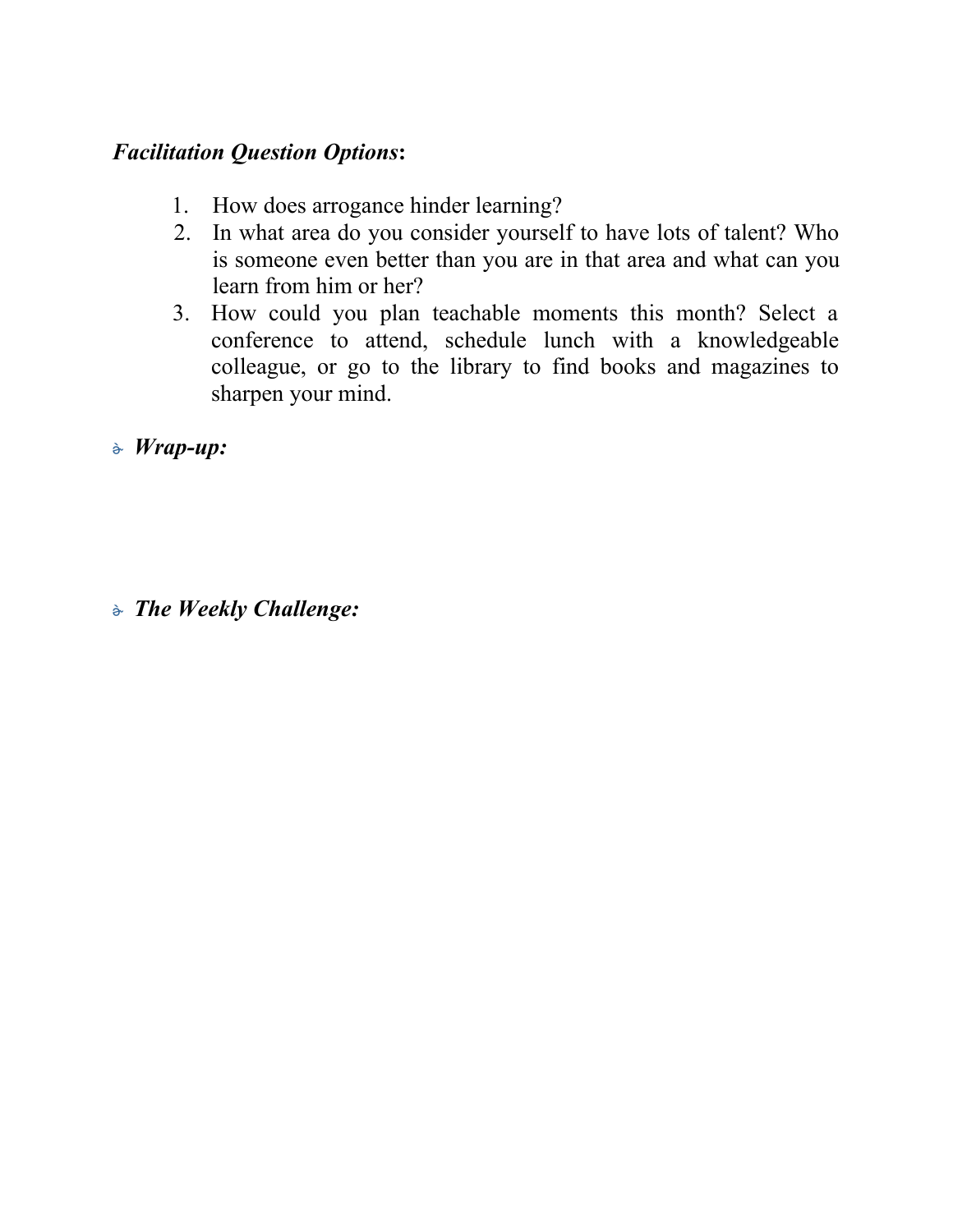### **Chapter 10 – Character Protects Your Talent**

*Main Point* **|** Character safeguards talent from immoral and unethical behavior. A person of character not only professes core values, but lives by them as well. High-character individuals possess the self-discipline to control their emotions and to align their behavior with proper standards of right and wrong.

### *Opening Question Options:*

- 1. Name one celebrity who has damaged his or her career due to character defects. How did the absence of character limit the impact of his or her talent?
- 2. What are a couple of your core values? Why are they important to you?

#### *Facilitation Question Options***:**

- 1. How does a person's character develop?
- 2. What are the advantages of integrity (consistency between your actions and values)?
- 3. How has your character been tested during the past year?
- $\triangle$  *Wrap-up:*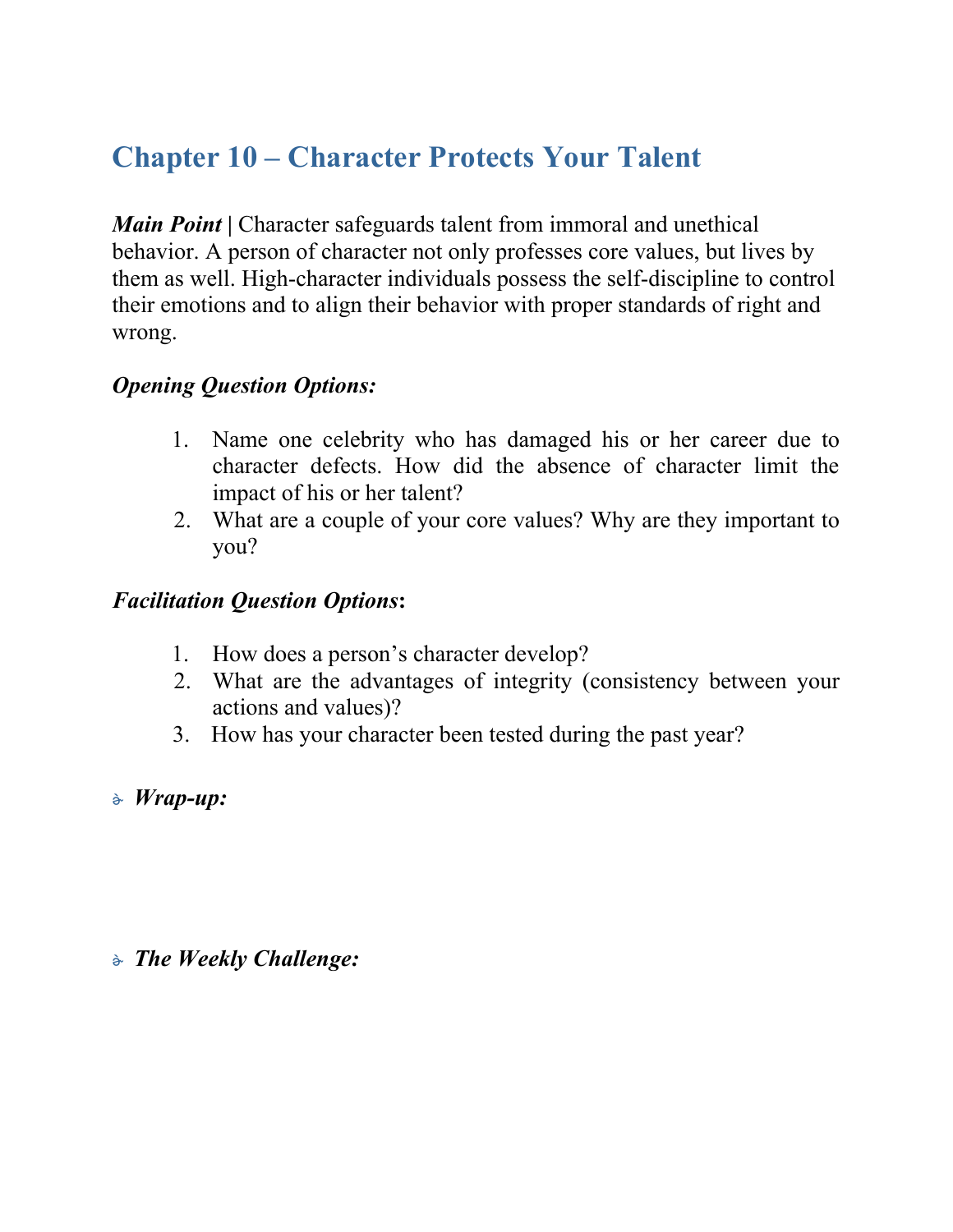### **Chapter 11 – Relationships Influence Your Talent**

*Main Point* | The people closest to you have tremendous power to elevate your talent or to diminish it. Choose your friends wisely, and surround yourself with people who value you and will add value to your life. Nothing has the capacity to enrich our lives as much as the people beside us on the journey of life.

#### *Opening Question Options:*

- 1. Which relationship in your life has encouraged or enlarged your talent? How?
- 2. How do your talents benefit from having a loving support network of friends and family?

#### *Facilitation Question Options***:**

- 1. Think about the people closest to you in life. How would you assess their influence on you?
- 2. As a leader, is it okay to befriend those you lead, or should you maintain some distance from them relationally? Explain your answer.
- 3. What happens to talented people when they isolate themselves from their peers?
- $\triangle$  *Wrap-up:*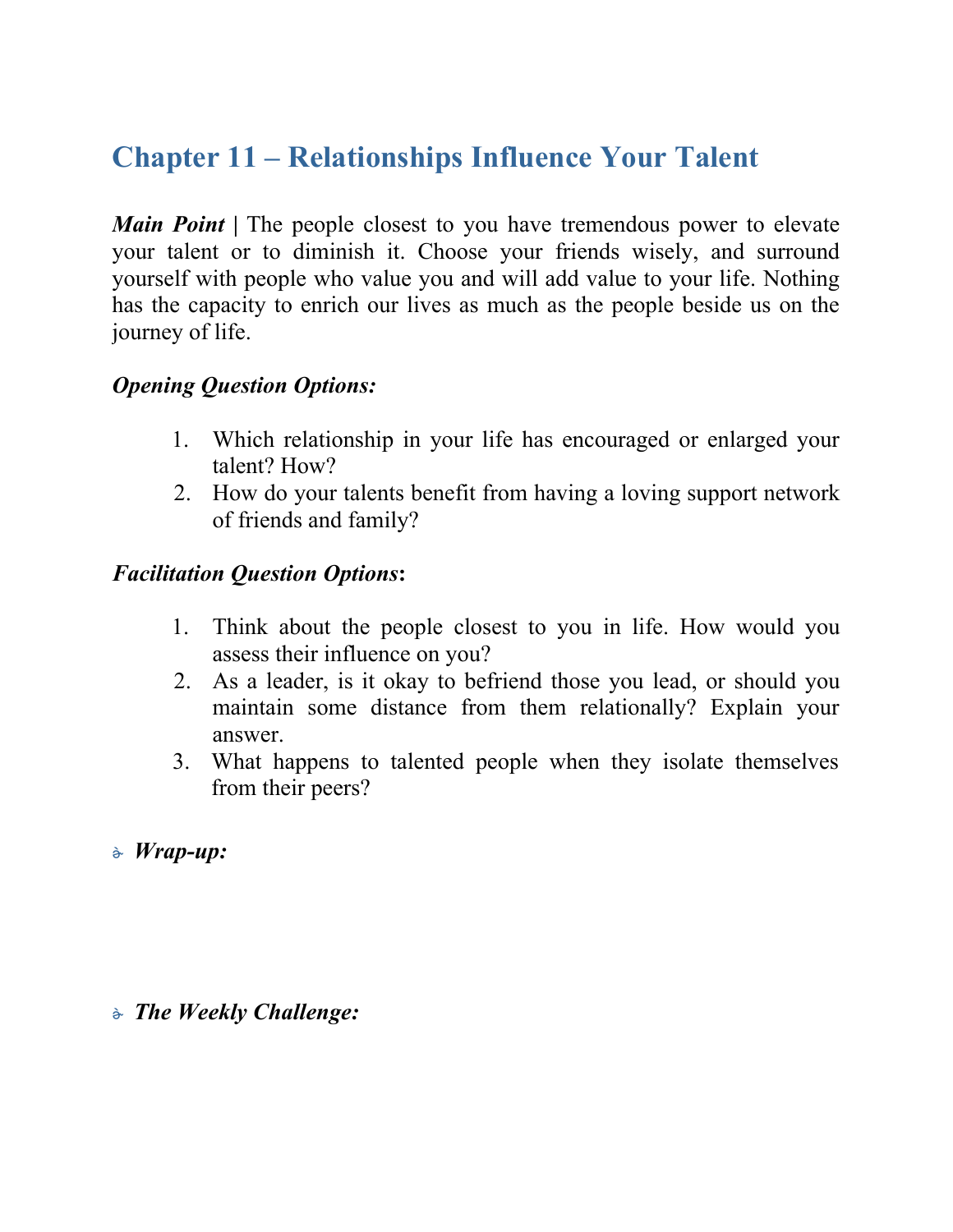### **Chapter 12 – Responsibility Strengthens Your Talent**

*Main Point* | The growth of a person's talent is stunted until it is put into action. Having the ability or intentions to do something is nothing compared to actually doing it. When talented people learn how to put their strengths into action for the benefit of others, they become indispensable to their teams.

#### *Opening Question Options:*

- 1. How has increased responsibility helped your talent to mature?
- 2. What does it mean to "take responsibility" for your actions?

#### *Facilitation Question Options***:**

- 1. What is your track record of being or not being responsible?
- 2. Which area of responsibility has been the hardest for you to master? Why?
	- 1. Self-Discipline (denying yourself for the sake of something or someone more important)
	- 2. Follow Through (making sure assignments are completed)
	- 3. Dependability (being there when others need you)
	- 4. Stepping Forward (not waiting for someone else to do what needs to be done)
- 3. What are the most common excuses you hear for people being irresponsible in life? Are the excuses merited?

#### $\triangle$  *Wrap-up:*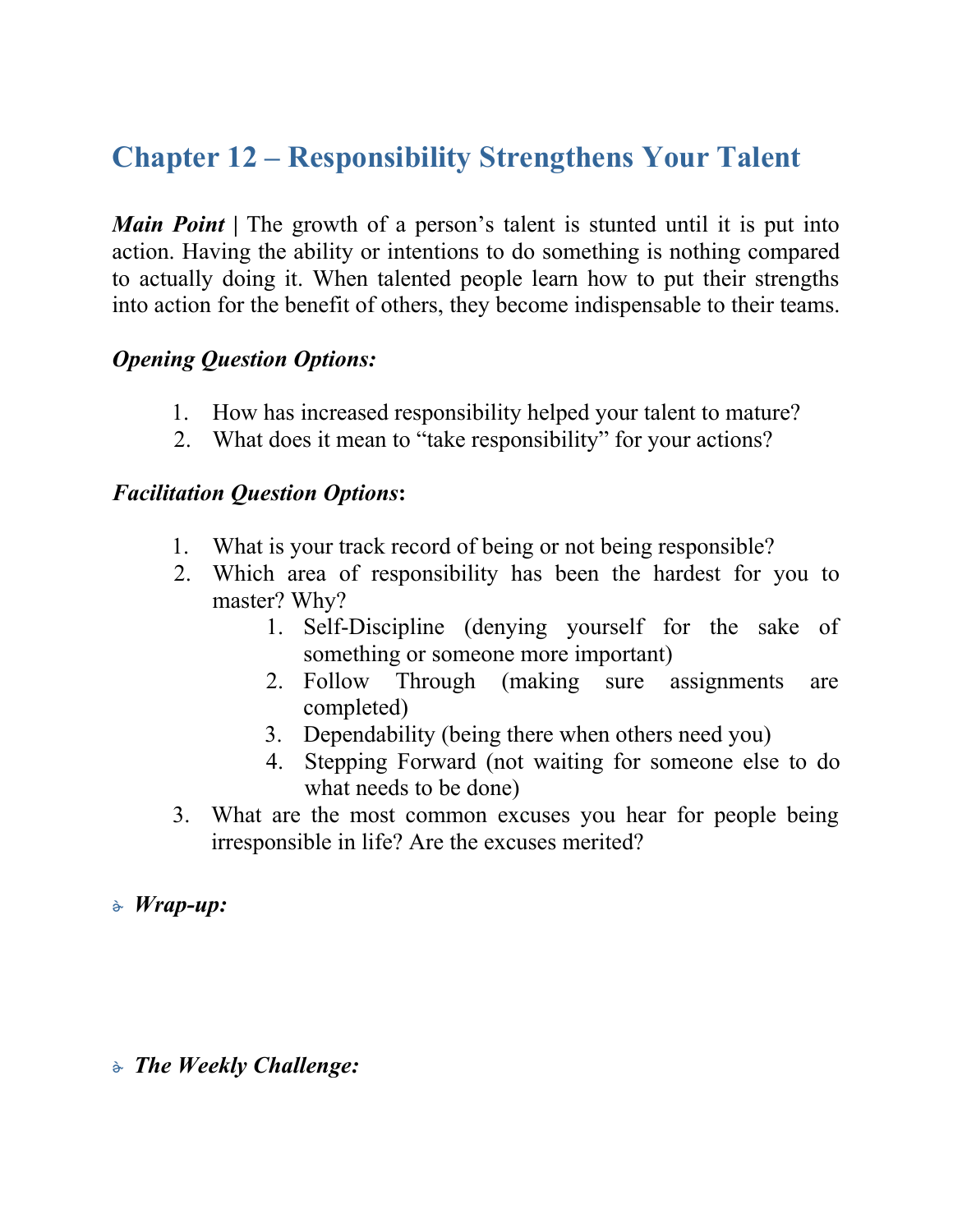### **Chapter 13 – Teamwork Multiplies Your Talent**

*Main Point* **|** Talent has a certain narrowness to it. You likely do not have world-class ability in a wide range of skills. Yet, there are probably one or two specific areas in which you're better than almost anyone you know. The key to maximizing talent is teamwork. When you're alone, you have to do all of the work—what you're good at it or not. On a team, you have more freedom to specialize in what you do best. Being able to spend the majority of your time exercising your greatest talent multiplies your influence.

#### *Opening Question Options:*

- 1. Which team has been the most enjoyable for you to be a part of? Why? What was your role on the team?
- 2. How does a collection of individuals become a unified team?